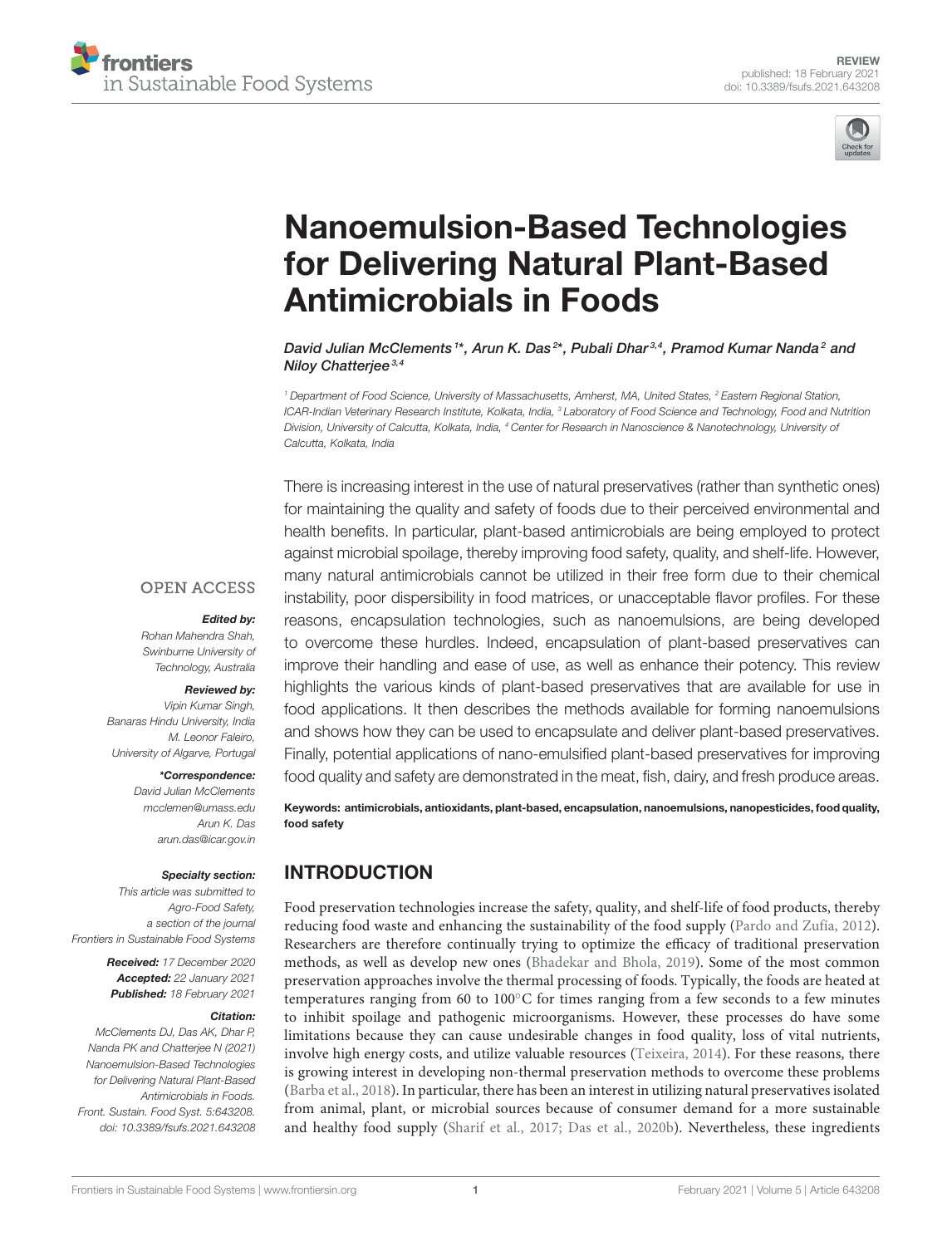must be developed taking into account economic factors, regulatory restrictions, toxicity problems, customer concerns, etc. (Davidson et al., 2014).

A wide variety of natural substances have been examined for their potential utilization as preservatives in foods, including phytochemicals derived from various botanical sources (Bouarab Chibane et al., 2019; Das et al., 2020b, 2021b), as well as essential oils, such as those isolated from clove (Syzygium aromaticum), eucalyptus (Eucalyptus globulus), basil (Ocimum basilicum), black pepper (Piper nigrum), cannabis (Cannabis sativa), citronella (Cymbopogon nardus), and rosemary (Salvia rosmarinus) plants (Chouhan et al., 2017; Falleh et al., 2020). In general, plants are a rich source of natural antimicrobial agents, and researchers are actively working to identify, characterize, and utilize them (Quinto et al., 2019; Rao et al., 2019; Srivastava et al., 2020). However, many plant-based antimicrobials cannot simply be utilized in their free form due to their chemical instability, poor dispersibility in food matrices, or unacceptable flavor profiles. As a result, encapsulation technologies, such as emulsion-based systems, are being developed and employed to overcome these problems. Emulsions are widely used for this purpose because they can simply and affordably be produced using food-grade ingredients and processing operations. A welldesigned delivery system can improve the handling, ease of use, stability, and potency of plant-based preservatives.

In this review, we focus on the utilization of oil-in-water nanoemulsions as delivery systems for natural antimicrobials. We begin by reviewing the properties of different kinds of natural preservatives. We then highlight the formulation, fabrication, and properties of nanoemulsion-based delivery systems. Finally, we provide specific examples of the application of antimicrobial nanoemulsions to foods.

# PLANT-BASED ANTIMICROBIALS

A wide range of natural substances with antimicrobial activity have been identified in plant-based edible materials (Goel et al., 2020). Many plants produce secondary metabolites and other substances to protect themselves from invading pathogens, such as microorganisms (bacteria, fungi, and viruses), insects, and herbivores. These plant-derived compounds can be categorized into different groups depending on their botanical source, chemical structure, or mechanism of action. Plant extracts, such as herbs and spices, have already been used for centuries in foods for their antimicrobial activities, as well as for their flavors and fragrances (Fan et al., 2018). Herbs and spices exhibit different antimicrobial activities against different foodborne microorganisms depending on their constituents (Tajkarimi et al., 2010; Savoia, 2012). Recently, there has been interest in isolating natural antimicrobials from waste materials recovered from the food and agricultural industries, such as fruit and vegetable waste products (Varzakas et al., 2016; Quinto et al., 2019). Detailed information about different classes of natural antimicrobials have been given elsewhere (Cowan, 1999; Savoia, 2012; Ud-Daula et al., 2016; Meneguetti et al., 2017; Quinto et al., 2019; Rao et al., 2019; Srivastava et al., 2020). The major groups of antimicrobial phytochemicals are summarized in **Table 1**. In this section, we highlight some of the most important plant-based substances with antimicrobial activity.

# Phenols and Polyphenols

Phenols and polyphenols are secondary metabolites that are produced by many plants to defend themselves from microbes, insects, and herbivores. Many phenolics are potent antioxidants that can inhibit oxidative changes (such as lipid, phospholipid, or protein oxidation) due to their metal chelating and free radical scavenging properties (Dai and Mumper, 2010; Das et al., 2021b). The major group of phenols and polyphenols include simple phenols, simple phenolic acids, flavonoids, quinines, tannins, and coumarins (**Figure 1**).

## Simple Phenols and Phenolic Acids

Simple phenols and phenolic acids consist of a single substituted phenolic ring, which may have one or more hydroxyl groups attached, such as cinnamic and caffeic acids (Cowan, 1999; Othman et al., 2019). The toxicity of these molecules to microorganisms is related to the site(s) and degree of hydroxylation, with higher inhibitory activity linked to a more oxidized structure (Cowan, 1999). The mode of action of these phenolics has been attributed to inhibition of critical microbial enzymes, possibly due to their reaction with sulfhydryl or other functional groups on the enzyme surfaces (Cowan, 1999; Savoia, 2012; Coppo and Marchese, 2014). Other researchers have suggested that the antibacterial activity of phenolic acids is due to disruption of membrane integrity, which results in leakage of essential intracellular components (Borges et al., 2013), direct alteration of microbial metabolism, and inactivation of essential substrates required for microbial growth (Dietrich and Pour Nikfardjam, 2017). The ability of phenolics to inhibit bacteria by altering their surface properties is shown schematically in **Figure 2**. For example, ferulic acid has been found to decrease the hydrophobicity of Pseudomonas aeruginosa and alter bacterial polarity by interfering with surface electron acceptors on both Gram-positive and Gram-negative strains (Borges et al., 2013). Recently, Liu J. et al. (2020) provided a detailed account of the antibacterial effect of various phenolic acids against both food-borne pathogens and human pathogenic strains.

## Flavonoids

Flavonoids are a class of natural molecules typically isolated from flowers and fruits, which are reported to exhibit potent antimicrobial and antioxidative activities (Górniak et al., 2019). Flavonoids have a 2-phenyl-benzo-γ-pyrane core comprising of two benzene rings (Rings A and B) linked through a heterocyclic pyran or pyrone (Ring C). Flavonoids can be classified into various groups based on their level of oxidation and unsaturation, such as flavones, isoflavones, flavan-3-ols (catechins), flavanones, and anthocyanidins (Cowan, 1999; Falcone Ferreyra et al., 2012). These secondary plant metabolites are synthesized in response to microbial infection and are reported to have strong antimicrobial action against a wide range of pathogenic microorganisms (Othman et al., 2019). For this reason, they are increasingly being explored for use in the pharmaceutical and healthcare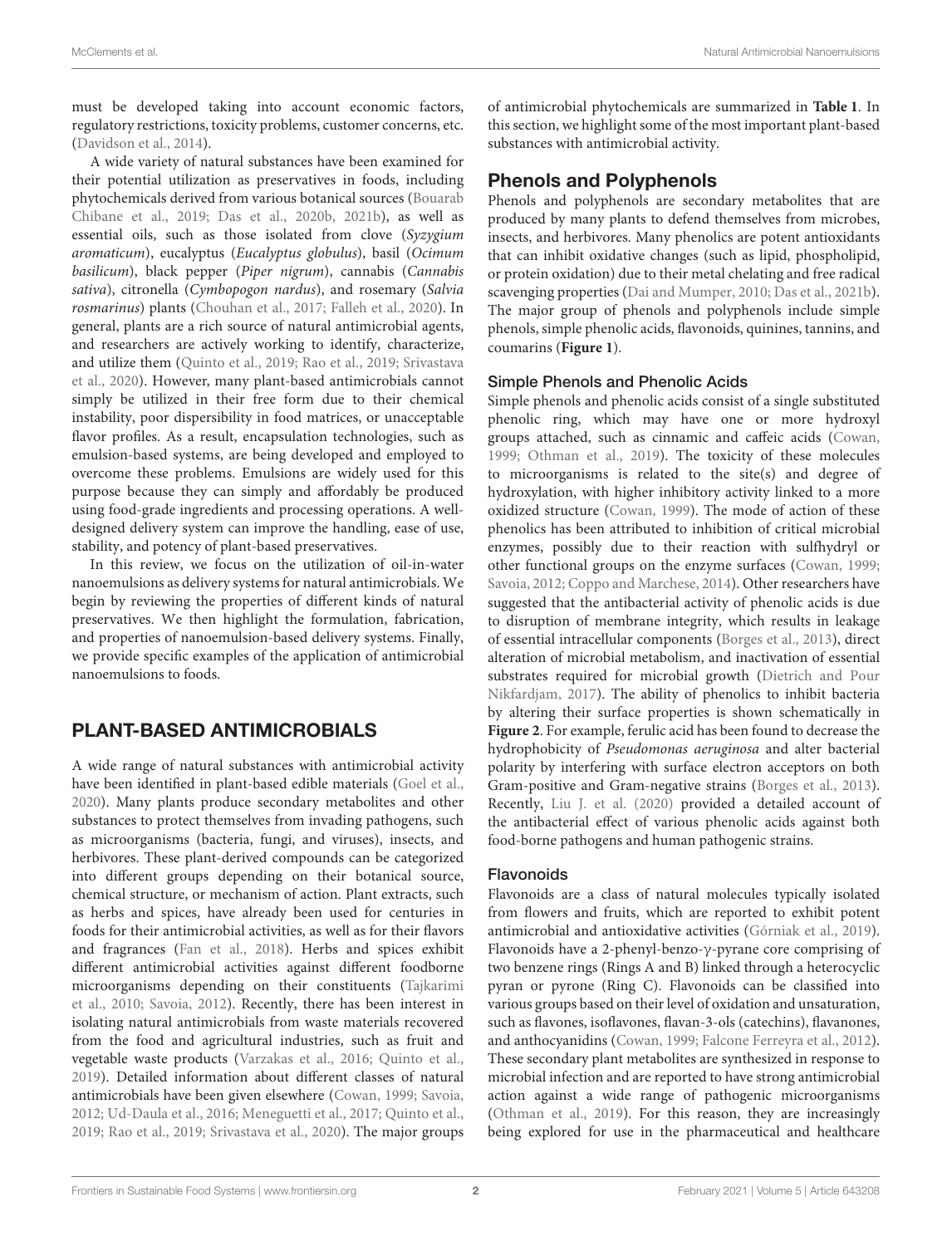| Class                            | <b>Subclass</b>                   | <b>Example</b>                                                                                                | <b>Mechanism</b>                                                                                                         | Selected antimicrobial spectrum                                                                                                                                                                                                                                  |
|----------------------------------|-----------------------------------|---------------------------------------------------------------------------------------------------------------|--------------------------------------------------------------------------------------------------------------------------|------------------------------------------------------------------------------------------------------------------------------------------------------------------------------------------------------------------------------------------------------------------|
| Phenolics                        | Simple phenols                    | Catechol, epicatechin, eugenol                                                                                | Substrate deprivation,<br>membrane disruption                                                                            | Listeria monocytogenes<br>Staphylococcus aureus<br>Escherichia coli O157:H7<br>Salmonella enterica<br>Vibrio cholerae<br>Pseudomonas aeruginosa<br>Acinetobacter baumannii<br>Klebsiella pneumoniae<br>Aspergillus flavus<br>Penicillium sp.<br>Cladosporium sp. |
|                                  | Phenolic acids                    | Cinnamic acid, P-coumaric acid,<br>ferulic acid, caffeic acid, vanillic<br>acid                               | Enzyme inhibition, membrane<br>disruption, bind to cell wall<br>proteins                                                 |                                                                                                                                                                                                                                                                  |
|                                  | Anthocyanins                      | Cyanidin, petunidin                                                                                           |                                                                                                                          |                                                                                                                                                                                                                                                                  |
|                                  | Flavones<br>Flavonoids            | Apigenin, chrysin, rutin, catechin,<br>epicatechin                                                            | Complex with cell wall, bind to<br>adhesins                                                                              |                                                                                                                                                                                                                                                                  |
|                                  | Flavanones                        | Abyssinone, naringenin, fisetin                                                                               | Inactivate enzymes, inhibit HIV<br>reverse transcriptase                                                                 |                                                                                                                                                                                                                                                                  |
|                                  | Quinones                          | Anthraquinone, benzoquinone,<br>hypericin, naphthoquinone,<br>plastoquinone, pyrroloquinoline<br>quinone      | Bind to adhesins, inactivate<br>enzymes                                                                                  | S. aureus, P. aeruginosa<br>Bacillus subtilis,<br>Cryptococcus neoformans                                                                                                                                                                                        |
| Tannins                          | Ellagitannin<br>Condensed tannins | Tannic acid, gallic acid,<br>proanthocyanidins                                                                | Bind to cell wall of bacteria and<br>inhibit their growth, bind to<br>proteins, bind to adhesins, inhibit<br>enzyme etc. | Bacillus cereus, S. aureus,<br>L. monocytogenes, S. enterica,<br>Campylobacter jejuni                                                                                                                                                                            |
|                                  | Coumarins                         | Ammoresinol, warfarin, ostruthin,<br>anthogenol, agasyllin                                                    | Membrane disruption                                                                                                      | Salmonella Typhimurium, Salmonella<br>Enteritidis, Vibrio parahaemolyticus,<br>S. aureus, L. monocytogenes, E. coli<br>O157:H7                                                                                                                                   |
| Terpenoids,<br>essential<br>oils | Capsaicin                         | Carotenoids, terpinene<br>Isopentenyl, pyrophosphate,<br>thymol, geraniol, linalool                           | Destruct outer and inner<br>membrane, induce leakage, loss<br>of membrane integrity, changes<br>in cytoplasm             | Salmonella Typhi, S. aureus,<br>P. aeruginosa, V. cholerae                                                                                                                                                                                                       |
| Alkaloids                        |                                   | Berberine, piperine                                                                                           | Intercalate into cell wall and/or<br><b>DNA</b>                                                                          | Proteus mirabilis, E. coli,<br>P. aeruginosa, S. aureus,<br>K. pneumoniae                                                                                                                                                                                        |
| Lectins<br>and<br>polypeptides   |                                   | Mannose-specific agglutinin,<br>fabatin, concanavalin A, wheat<br>germ agglutinin, Aleuria aurantia<br>lectin | Block viral fusion or adsorption<br>Form disulfide bridges                                                               | Candida albicans, S. aureus,<br>B. subtilis, E. coli, P. aeruginosa                                                                                                                                                                                              |

TABLE 1 | Major classes of antimicrobial compounds, proposed mechanisms of action, and antimicrobial spectrum of plants and plant extracts.

*Adopted from Cowan (1999), Upadhyay et al. (2014), Zhang et al. (2016), Chouhan et al. (2017), Othman et al. (2019), Quinto et al. (2019), and Tanhaeian et al. (2020).*

industries (Górniak et al., 2019). They are proposed to exert their antimicrobial activities by interacting with bacterial cell walls, thereby disrupting the cell membranes and interfering with critical biochemical pathways (Reygaert, 2014). The ability of many flavonoids to generate reactive oxygen species (ROS), such as epicatechin, epigallocatechin gallate, and quercetin, that can damage important cellular processes has also been proposed as a potential mechanism for their antioxidant activity (Fathima and Rao, 2016). Anthocyanins, which are another class of flavonoids, have also been reported to exhibit strong antibacterial activity against food-borne pathogens, such as Salmonella Enteritidis, Vibrio parahaemolyticus, Staphylococcus aureus, and Listeria monocytogenes. For instance, in a recent study, anthocyanins were shown to exert their antibacterial activities by damaging microbial cell membranes and interfering with critical biochemical pathways responsible for cell growth and reproduction (Sun et al., 2018). A comprehensive review of the antimicrobial activities of different flavonoids has been published recently (Górniak et al., 2019).

#### Alkaloids

Alkaloids are a structurally diverse group of secondary metabolites with broad antimicrobial activity that are distinguished by the fact they are heterocyclic nitrogenous compounds (Cushnie et al., 2014; Upadhyay et al., 2014). Based on the chemical structure, they can be divided into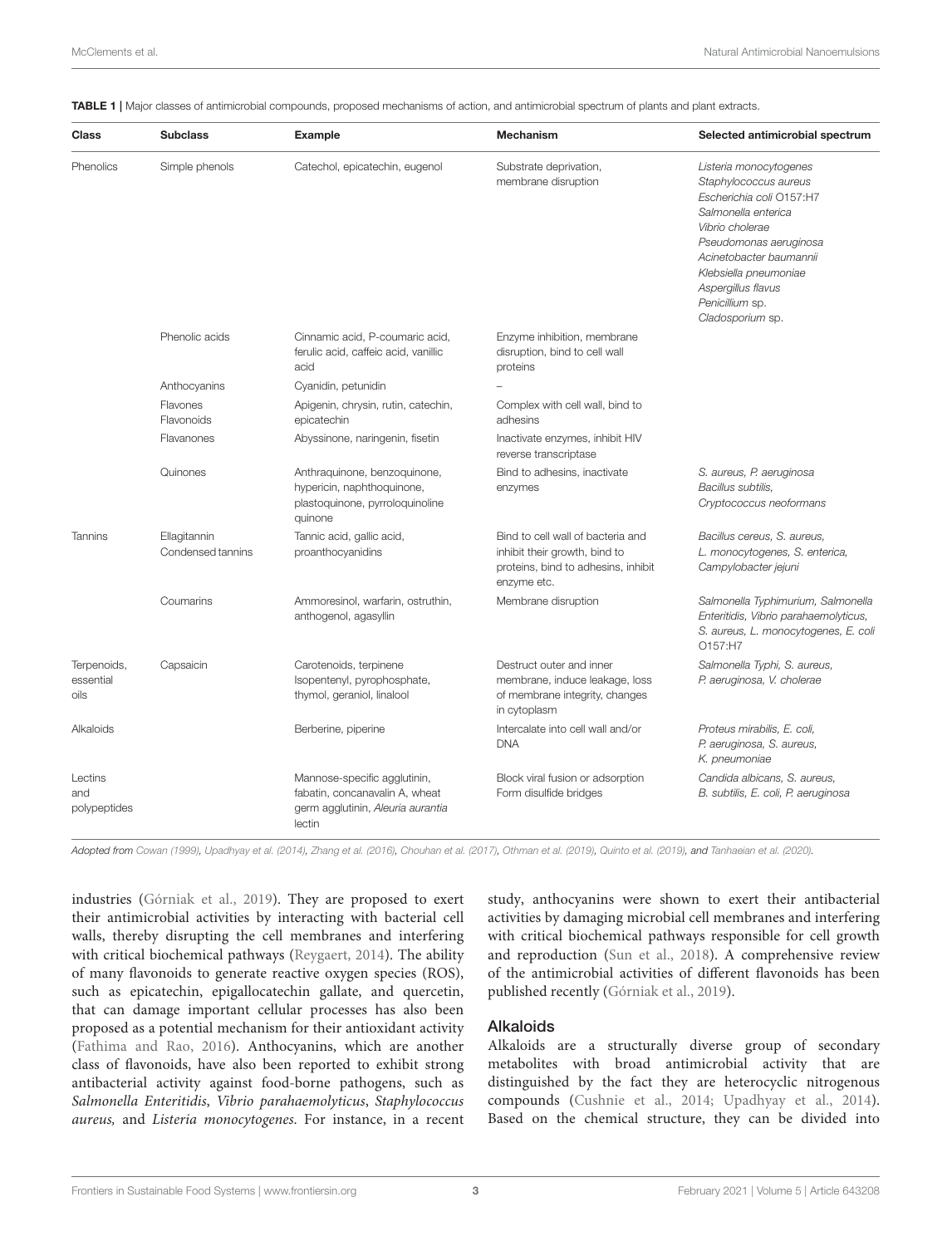

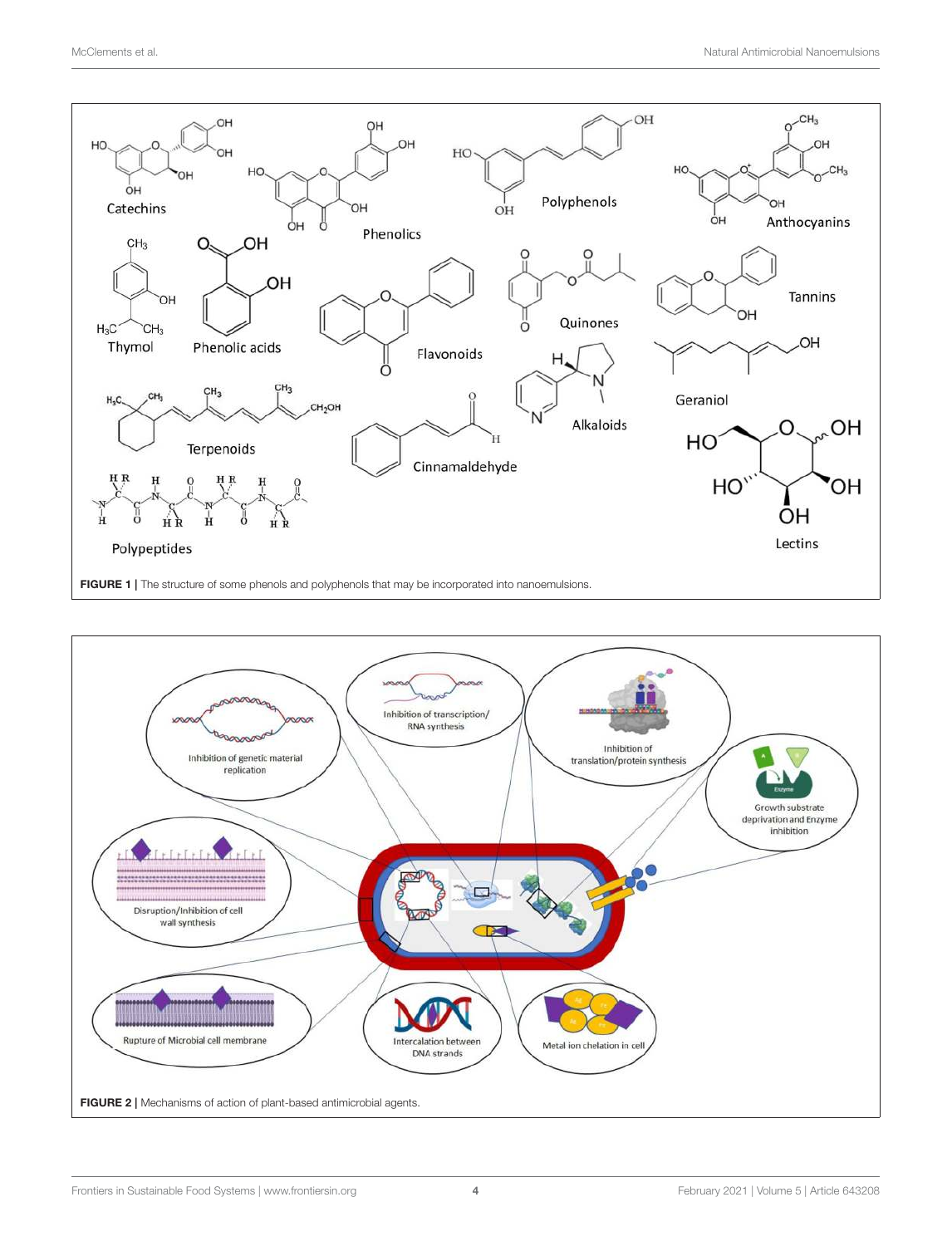proto-alkaloids or atypical alkaloids (like hordenine or Nmethyltyramine, colchicine) having no heterocyclic compounds and typical alkaloids (such as hygrines belonging to the pyrrole and pyrrolidine group, and quinine belonging to the quinoline group) having heterocyclic compounds (Evans, 2009). Typical alkaloids are subdivided into different classes depending on the nature of the heterocyclic ring structure. The most common compounds in this group are codeine and morphine. Being secondary plant metabolites, alkaloids have been reported to have potent pharmacological activities including bacteriostatic, as well as bactericidal effects. As an example, plant alkaloids (1.67 mg/mL) isolated from Callistemon citrinus and Vernonia adoensis leaves prevented the growth of S. aureus and P. aeruginosa (Mabhiza et al., 2016). Indeed, these alkaloids have an efficacy comparable to that of ampicillin, a standard antibiotic. The alkaloids from C. citrinus also showed strong antimicrobial activity against S. aureus with a MIC of 0.0025 mg/mL and a minimum bactericidal concentration (MBC) of 0.835 mg/mL (Mabhiza et al., 2016). Diterpinoid alkaloids extracted from buttercups and the stem bark of Clausena anisata (Wild) were found to have good antibacterial properties (Upadhyay et al., 2014). Alkaloids from Achyranthes aspera (Amaranthaceae) plants were tested for their antibacterial activities against four species viz. Bacillus subtilis, Escherichia coli, P. aeruginosa, and S. aureus (Mishra, 2018). Alkaloids at a concentration of 40 mg/ml showed the highest bacterial activity against B. subtilis. Sanguinarine, a benzophenanthridine alkaloid extracted from the root of Sanguinaria canadensis L., was found to possess inhibitory activity against methicillin-resistant S. aureus (MRSA) bacteria, which is an organism known for its resistance to almost all antibacterial agents (Obiang-Obounou et al., 2011). The antibacterial properties of plant alkaloids has been attributed to their ability to intercalate into cell wall or DNA within microbial cells (Savoia, 2012) and to inhibit the ATP-dependent transport of compounds across the cell membrane (Mabhiza et al., 2016), thereby leading to impaired cell division and cell death (**Figure 2**).

#### **Tannins**

Tannins are a class of water-soluble polyphenolic biomolecules mainly found in the major parts of higher plants, such as leaves, bark, fruits, and roots (herbaceous and woody plants) (Scalbert, 1991; Upadhyay et al., 2014). Traditionally, tannins have been used for tanning leather or precipitating gelatin from solution (Cowan, 1999). They are mainly categorized into two categories: hydrolyzable tannins (HTs) and condensed tannins (CTs). In the case of HTs like gallotannin, hydroxyl groups of a carbohydrate moiety are esterified with gallic acid or ellagic acid, whereas CTs, which are also commonly called proanthocyanidins (PAs) like catechin, are mainly composed of oligomers of the flavan-3-ols and other related flavanol residues mainly linked by carbon-carbon bonds and yield anthocyanidins on acid digestion (Akiyama et al., 2001). Catechins obtained from tea leaves are comprised mainly of epicatechin, epigallocatechin, epicatechin gallate, and epigallocatechin gallate (Scalbert, 1991; Hamilton-Miller, 1995). Tannins or tannin-rich plant extract have been reported to have high bacteriostatic or bactericidal effects against both Gram-positive and Gram-negative bacteria, such as S. aureus, P. aeruginosa, E. coli, Yersinia enterocolitica, Bacillus cereus, and Enterococcus faecalis (Pandey and Negi, 2018; Dabbaghi et al., 2019; Belhaoues et al., 2020). Major applications of tannins are in the leather, food, biomedical, and health care industries (Upadhyay et al., 2014; Kaczmarek, 2020). The antimicrobial activity of tannins is mainly due to inhibition of nutrient uptake by bacteria and interference with membrane transport proteins (Scalbert, 1991; Akiyama et al., 2001; Belhaoues et al., 2020). However, this activity depends on many factors, including the tannin concentration and type, microbial species, pH, temperature, and food matrix effects (Kaczmarek, 2020).

#### Coumarins

Coumarins are a class of phenolic aromatic benzopyrones compounds that have fused benzene and alpha pyrone rings (Kennedy and Thornes, 1997). There are more than 1,300 coumarins identified and many of these exhibit antimicrobial activity (Upadhyay et al., 2014). Coumarins, such as aegelinol and agasyllin extracted from the roots of Ferulago campestris have been shown to exhibit strong antibacterial activity against S. aureus, Salmonella Typhi, Enterobacter cloacae, and Enterobacter aerogenes (Basile et al., 2009). The minimum inhibitory concentration MIC for aegelinol was 16µg/mL whereas it was 32 µg/mL for agasyllin. Again, various pyrenylated coumarin compounds from dichloromethane extract of Prangos hulusii roots exhibited antimicrobial activity against B. subtilis and Klebsiella pneumoniae at a concentration between 5 and  $125 \,\mathrm{\upmu}\mathrm{g/mL}$  (Tan et al., 2017). In a recent study, coumarins, imperatorin, and chalepin (at a concentration of  $20 \mu g/mL$ ) isolated from the root extract of plant C. anisata exhibited strong antibacterial activity against S. aureus and B. subtilis (Tamene and Endale, 2019).

# Terpenoids and Essential Oils

Essential oils (EO) are an important source of plant-based preservatives that exhibit antimicrobial activity against various spoilage organisms and foodborne pathogens. EOs are extracted from various parts of plants, including leaves, flowers, seeds, barks, bulbs, buds, fruits, roots, and rhizomes (Chouhan et al., 2017). They often impart a characteristic aroma and taste to foods because of their unique composition. Commercially, steam distillation is the most frequently used method for the isolation of essential oils. Essential oils typically contain a complex mixture of numerous (20–80) volatile substances, including terpenes, terpenoids, phenols, and non-terpene compounds (Rao et al., 2019). Various factors impact the composition of essential oils, including geographical area, habitat, harvest time, storage conditions, and extraction methodology (Ud-Daula et al., 2016). For example, thyme oil extracted from Thymus vulgaris has six chemotypes based on the dominant component present, like thymol, carvacrol, linalool, geraniol, γ-terpineol, and complex trans-thujan-4-ol/terpinen-4-ol (Rao et al., 2019).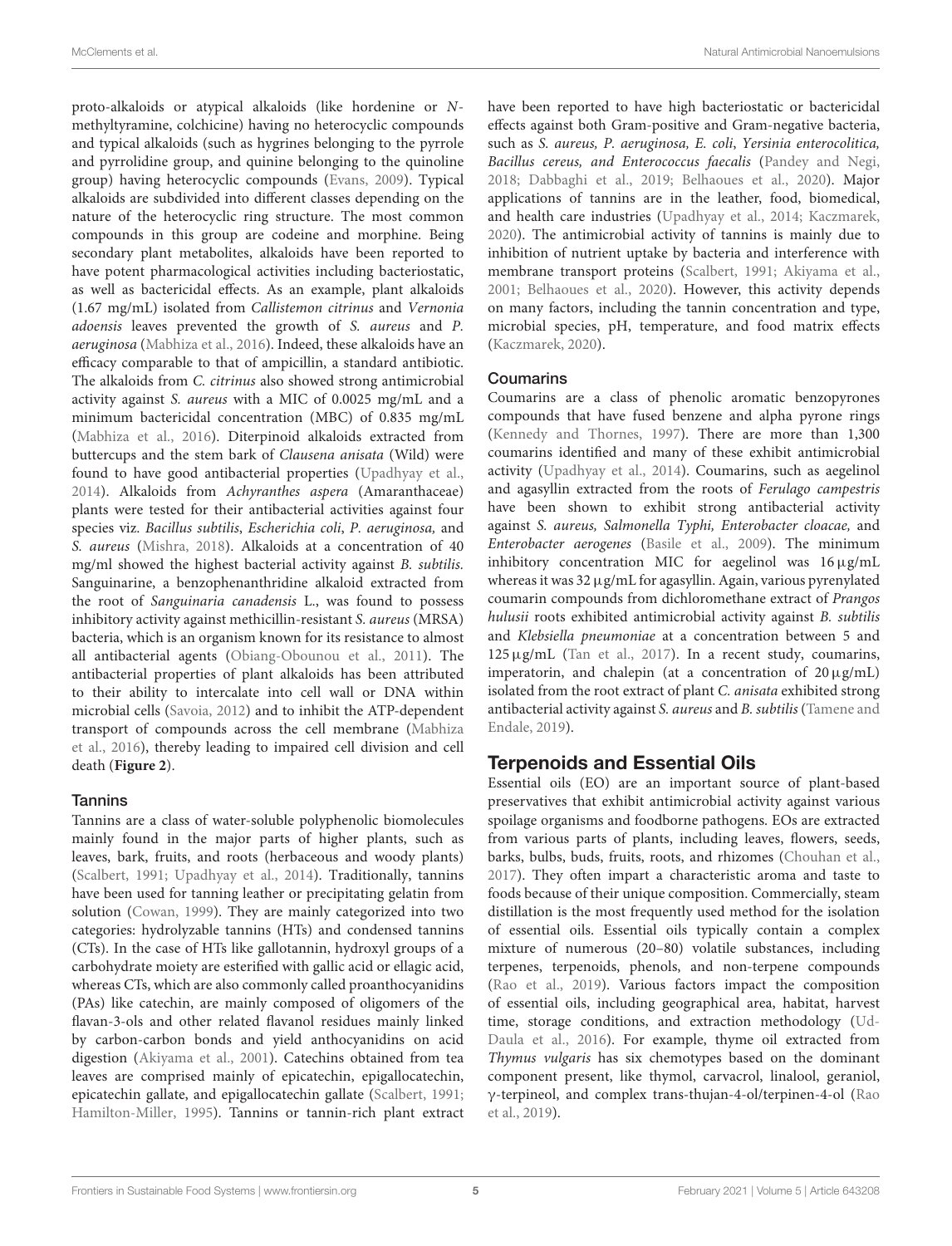The antibacterial activity of essential oils depends on their composition (Kordali et al., 2005; Hussain et al., 2008). For example, oregano oils exhibited greater antimicrobial activity against L. monocytogenes, B. cereus, E. coli, and P. aeruginosa when mixed with thyme oil than with pure oils (Gutierrez et al., 2008). Recently, in another study, the combination of clove (40%), basil (20%), and thyme (40%) oil was reported to have a synergistic effect on the inhibition of yeasts and molds (Sharma et al., 2020). This synergistic effect not only improves their antimicrobial efficiency but also reduces the doses required, which can reduce costs, toxicity, and off-flavor effects. Numerous researchers have proposed several mechanisms of action for the antimicrobial activity of essential oils on microbes, such as damaging cell membranes, decreasing the proton-motive force, or interfering with key biochemical pathways (Di Pasqua et al., 2006; Swamy et al., 2016; Quinto et al., 2019; Rao et al., 2019; Tanhaeian et al., 2020). Numerous studies have shown that essential oils can be used as effective antimicrobial agents in the pharmaceutical and food industries (Diao et al., 2014; Chouhan et al., 2017; Rao et al., 2019; Tanhaeian et al., 2020). The MIC values of numerous types of essential oils against different pathogenic microorganisms are shown in **Table 2**.

## Lectins and Polypeptides

Many plants produce antimicrobial peptides (AMPs) in response to external stresses and infections. Plant-derived AMPs are typically relatively small (<10 kDa), cysteine-rich, cationic, and amphipathic molecules (Meneguetti et al., 2017), such as thionin, lunatusin, defensin, heveins, knottin, 2S albuminlike proteins, α-hairpinin, hispidulin, lipid transfer protein, thionein: alpha-1-purothionin, puroindolines, cyclotides (López-Meza et al., 2015; Tam et al., 2015; Meneguetti et al., 2017). These peptides exhibit potent antimicrobial activity toward a broad spectrum of microorganisms including bacteria, viruses, fungi, and protozoa (Franco, 2011). For example, lunatusin (7 kDa) extracted from Chinese lima bean (Phaseolus lunatus L.) exhibits antibacterial toward Bacillus megaterium, B. subtilis, Proteus vulgaris, and Mycobacterium phlei, as well as antifungal activity toward Fusarium oxysporum, Mycosphaerella arachidicola, and Botrytis cinerea (Wong and Ng, 2005). Hispidulin (5.7 kDa) extracted from the seeds of Benincasa hispida exhibits strong antimicrobial and antifungal activities against various pathogens (Sharma et al., 2014). The most widely accepted mechanism of action of AMPs is their ability to interact with lipid components in microbial cell surfaces, resulting in membrane disruption (Yeaman and Yount, 2003; Barbosa Pelegrini et al., 2011). These cationic peptides may also exhibit antimicrobial activity through their electrostatic interactions with anionic microbial cell membranes (Barbosa Pelegrini et al., 2011). Three main mechanism of pore formation in bacterial cell membranes have been identified: transmembrane pore formation; membrane solubilization/disruption; and wormhole formation (Matsuzaki et al., 1995; Tam et al., 2015; Samriti and Biswas, 2018; Mercer et al., 2020).

# NANOENCAPSULATION OF PRESERVATIVES

An effective antimicrobial compound should interact with the intended target but only have minimal interactions with nonspecific targets so as to increase its potency and reduce its deleterious effects (Mothershaw and Jaffer, 2004). The efficacy of natural antimicrobials can be altered by food matrix effects, such as phase partitioning or ingredients interactions, thereby reducing their interactions with microbes (Weiss et al., 2015). Numerous researchers have tried to overcome these effects by encapsulating the antimicrobials in edible colloidal delivery systems (Acevedo-Fani et al., 2017b; Mousavi Khaneghah et al., 2018).

Encapsulation involves trapping the antimicrobials within small particles (Abd El Kader and Abu Hashish, 2020). These particles can be designed to increase the waterdispersibility, resistance to environmental conditions, and potency of antimicrobials (Ray et al., 2016; Ferreira and Nunes, 2019). Moreover, they can be designed to mask undesirable flavors or to control the release profile of the antimicrobials (Baranwal et al., 2018; Vitiello et al., 2018). Nanotechnology is increasingly being utilized to design effective antimicrobial delivery systems by manipulating their structures on the nanoscale (Aruguete et al., 2013; Gupta et al., 2019). In general, the encapsulation and release properties of nano-enabled delivery systems depends on their composition and structure, which are governed by the ingredients and processing methods used to fabricate them (Martins et al., 2015; Akhavan et al., 2018; Taheri and Jafari, 2019). Oil-in-water nanoemulsions, which contain lipid nanoparticles dispersed in water, are currently the most commonly used nano-enabled delivery system for natural antimicrobials, because they can easily be manufactured from food-grade ingredients using common processing methods, such as mixing and homogenization (Tahmasebi et al., 2016; Lohith Kumar and Sarkar, 2018).

Different classes of antimicrobial nanoemulsions can be developed based on the type and location of the antimicrobials they contain (**Figure 3**). First, the oil phase itself may be inherently antimicrobial (like an essential oil). Second, a lipophilic antimicrobial (like a polyphenol) may be dissolved within an inert oil phase (like corn oil). Third, an antimicrobial emulsifier may be used to form and stabilize the nanoemulsions. Fourth, a nanoemulsion may contain a combination of different antimicrobials in different locations, which can lead to strong potency. The antimicrobial agents may move from the nanoparticles to the microbe surfaces through various mechanisms, including simple molecular diffusion, micellar diffusion, or collisions.

## NANOEMULSION CHARACTERISTICS

Nanoemulsions are colloidal dispersions consisting of two immiscible fluids, with one of them being dispersed as small particles  $(d < 200 \text{ nm})$  in the other one (Salvia-Trujillo et al., 2016). These systems are thermodynamically unstable, but can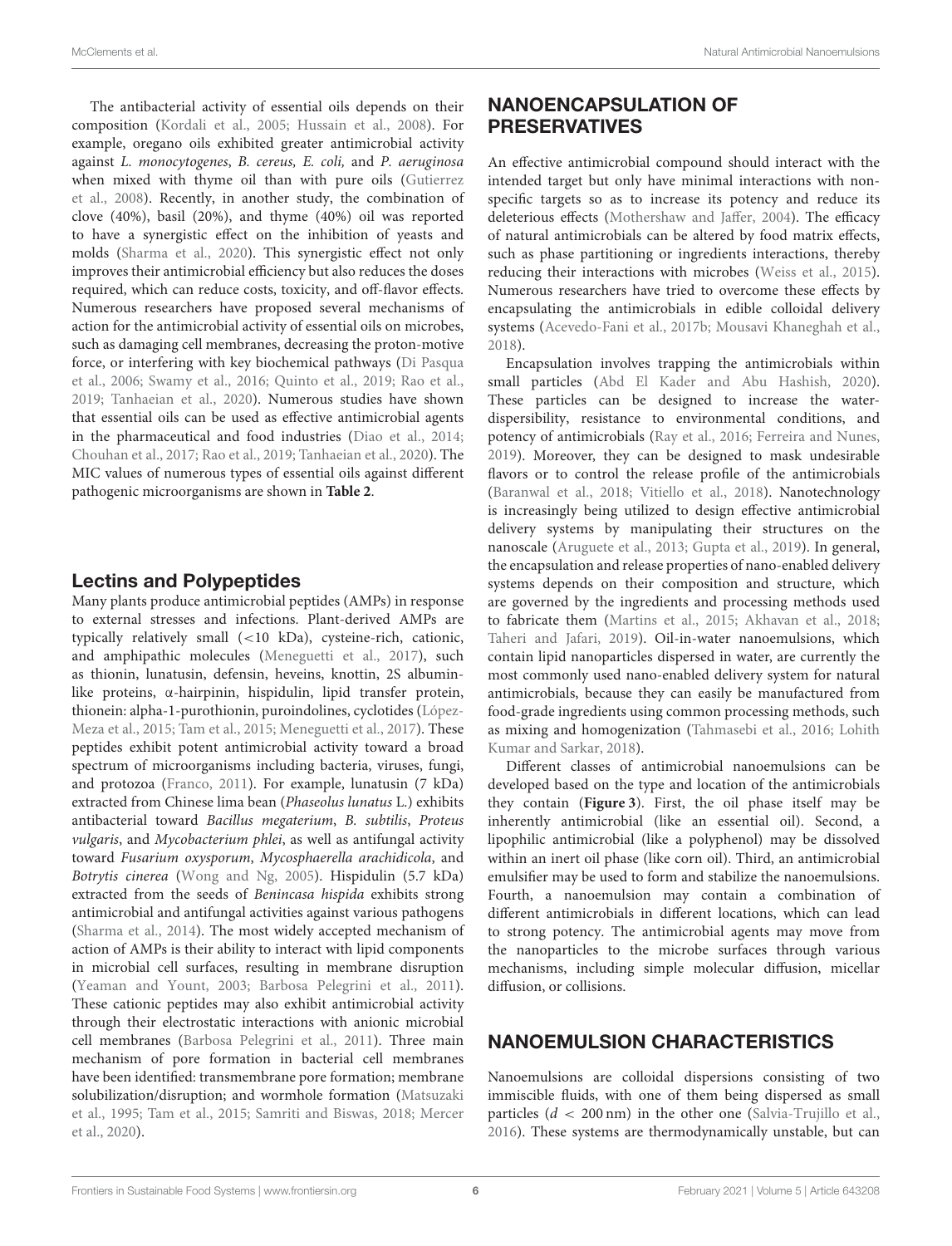#### TABLE 2 | Minimum inhibitory concentration (MIC) of essential oils against various microorganisms.

| <b>Essential oil</b>                                            | <b>Plant source</b>                                                                                            | <b>MIC values</b>                                                                                                    | <b>Target microorganisms</b>                                                                                                                   | References                     |
|-----------------------------------------------------------------|----------------------------------------------------------------------------------------------------------------|----------------------------------------------------------------------------------------------------------------------|------------------------------------------------------------------------------------------------------------------------------------------------|--------------------------------|
| Cinnamon                                                        | Cinnamomum<br>zeylanicum                                                                                       | 8 mg/mL<br>2 mg/mL<br>8 mg/mL<br>4 mg/mL<br>$0.5$ mg/mL<br>1 mg/mL                                                   | Acinetobacter<br>Klebsiella pneumoniae<br>Proteus vulgaris<br>Enterococcus faecalis<br>Staphylococcus aureus<br>Staphylococcus epidermidis     | Aumeeruddy-Elalfi et al., 2015 |
| Clove basil                                                     | Ocimum gratissimum                                                                                             | 6μg/mL<br>$\geq$ 24 µg/mL<br>$0.75 \,\mu$ g/mL                                                                       | Escherichia coli<br>Pseudomonas aeruginosa<br>S. aureus                                                                                        | Hyldgaard et al., 2012         |
| Lavender                                                        | Lavandula officinalis                                                                                          | 2,000 ppm<br>1,000-1,200 ppm                                                                                         | E. coli<br>S. aureus                                                                                                                           | Martucci et al., 2015          |
| Oleoresin                                                       | Liquidambar formosana                                                                                          | $156 \mu g/mL$<br>$156 \mu g/mL$<br>$156 \mu g/mL$<br>$78 \mu g/mL$<br>$156 \mu g/mL$<br>$313 \mu g/mL$<br>625 μg/mL | <b>Bacillus cereus</b><br>Cutibacterium acnes<br>S. aureus<br>S. epidermidis<br>Streptococcus pyogenes<br>P. aeruginosa<br>Serratia marcescens | Decarlo et al., 2020           |
| Lemon bergamot                                                  | Citrus limon<br>Citrus bergamia                                                                                | 4% (v/v)                                                                                                             | S. aureus, E. coli<br>Aspergillus niger                                                                                                        | Cakmak et al., 2020            |
| Frankincense<br>Myrtle<br>Thyme<br>Lemon<br>Oregano<br>Lavender | Boswellia sacra<br>Myrtus communis<br>Thymus vulgaris<br>C. limon<br>Origanum vulgare<br>Lavandula officinalis | 0.1% to $>50\%$ (v/v)                                                                                                | S. aureus, E. faecalis, E. coli,<br>K. pneumoniae, P. aeruginosa                                                                               | Man et al., 2019               |
| <b>Betel</b> leaf                                               | Piper betle                                                                                                    | 8 mg/mL<br>4 mg/mL<br>4 mg/mL<br>4 mg/mL<br>$0.5$ mg/mL<br>$0.5$ mg/mL                                               | Acinetobacter<br>K. pneumoniae<br>P. vulgaris<br>E. faecalis<br>S. aureus<br>S. epidermidis                                                    | Aumeeruddy-Elalfi et al., 2015 |
| Turmeric                                                        | Curcuma longa                                                                                                  | $>200$ ppm<br>$>200$ ppm<br>200 ppm<br>50 ppm<br>100 ppm<br>100 ppm                                                  | E. coli<br>P. aeruginosa<br><b>B.</b> cereus<br>Bacillus coagulans<br><b>B.</b> subtilis<br>S. aureus                                          | Negi et al., 1999              |
| Willow herb                                                     | Epilobium parviflorum                                                                                          | 10–40 $\mu$ g/mL                                                                                                     | E. faecalis, S. aureus, E. coli,<br>P. aeruginosa                                                                                              | Bajer et al., 2017             |
| Lemongrass                                                      | Cymbopogon citratus                                                                                            | $0.6 \mu L/mL$<br>$2.5 \mu L/mL$<br>$0.6 \mu L/mL$                                                                   | E. coli<br>Salmonella Typhimurium<br>S. aureus                                                                                                 | Burt, 2004                     |
| Sweet marjoram                                                  | Origanum majorana                                                                                              | 45.0 mg/mL<br>22.5 mg/mL<br>45.0 mg/mL<br>22.5 mg/mL<br>22.5 mg/mL                                                   | E. coli<br>Salmonella enterica<br>P. aeruginosa<br><b>B.</b> subtilis<br>S aureus                                                              | Moumni et al., 2020            |
| Tea bush                                                        | Lippia spp.                                                                                                    | $2.5 - > 80 \mu$ /mL<br>$5.0 - > 80 \mu$ /mL<br>$0.6 - 40 \mu$ l/mL<br>5-10 μl/mL                                    | E. coli<br>Shigella dysenteriae<br>S. aureus<br><b>B.</b> cereus                                                                               | Bassole et al., 2003           |
| Lantanas                                                        | Lantana xenica                                                                                                 | $9.1$ mg/mL<br>9.1 mg/mL                                                                                             | Proteus mirabilis<br><b>B.</b> cereus                                                                                                          | Juliani et al., 2002           |
| Rosemary<br>Peppermint<br>Anise                                 | Rosmarinus officinalis<br>Mentha piperita<br>Pimpinella anisum                                                 | 10 mg/mL<br>10 mg/mL<br>10 mg/mL                                                                                     | Clostridium perfringens                                                                                                                        | Radaelli et al., 2016          |
| Lemon myrtle                                                    | Backhousia citriodora                                                                                          | $200 \mu g/ml$<br>$50 \,\mu\text{g/ml}$                                                                              | E. coli<br>S. aureus                                                                                                                           | Thielmann et al., 2019         |

*(Continued)*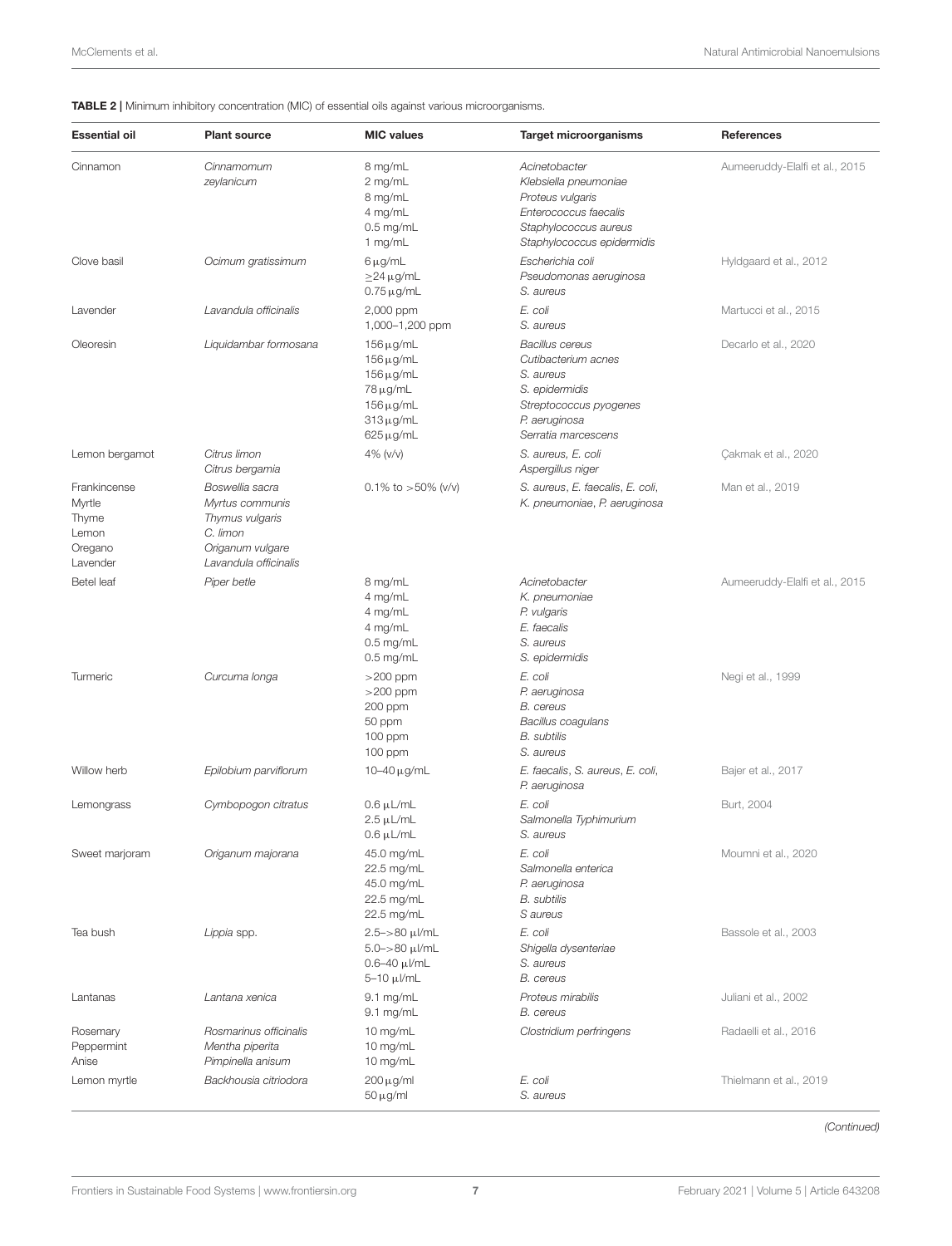#### TABLE 2 | Continued

| <b>Essential oil</b> | <b>Plant source</b>    | <b>MIC values</b>     | <b>Target microorganisms</b> | <b>References</b>      |
|----------------------|------------------------|-----------------------|------------------------------|------------------------|
| Origanum             | Thymus capitatus       | $0.06 - 0.5\%$ (v/v)  | Methicillin-resistant        | Sakkas et al., 2018    |
| Thyme                | T. vulgaris            | $0.06 - 1\%$ (v/v)    | S. aureus                    |                        |
| Tea tree             | Melaleuca alternifolia | $0.12 - 1\%$ (v/v)    |                              |                        |
| Basil                | Ocimum basilicum       | $0.25 - 4\%$ (v/v)    |                              |                        |
| Chamomile            | Matricaria chamomilla  | $2 - > 4\%$ (v/v)     |                              |                        |
| Ravintsara           | Cinnamomum             | $6,400 \,\mu$ g/ml    | E. coli                      | Thielmann et al., 2019 |
|                      | camphora               | $3,200 \,\mu$ g/ml    | S. aureus                    |                        |
| Origanum             | T. capitatus           | $0.25 - 1\%$ (v/v)    | Vancomycin-resistant         | Sakkas et al., 2018    |
| Thyme                | T. vulgaris            | $0.5 - 2\%$ (v/v)     | Enterococci                  |                        |
| Tea tree             | M. alternifolia        | 1-4% (v/v)            |                              |                        |
| Basil                | O. basilicum           | $4 - > 4\%$ ( $v/v$ ) |                              |                        |
| Chamomile            | M. chamomilla          | $>4\%$ (v/v)          |                              |                        |



be designed to be metastable for sufficiently long periods for many commercial applications. In this section, we consider the ingredients and processing methods typically used to prepare oil-in-water nanoemulsions suitable for delivering natural plantbased antimicrobials.

## Ingredients

## **Emulsifiers**

Emulsifiers are required to facilitate the formation and to enhance the kinetic stability of nanoemulsions. Molecular emulsifiers have both hydrophilic and hydrophobic groups making them amphiphilic (Chakraborty and Dhar, 2017). A wide range of plant-based emulsifiers are available to form nanoemulsions, including proteins (like soy or pea protein), polysaccharides (like gum arabic or modified starch), phospholipids (like soy or sunflower lecithin), and surfactants (like quillaja saponin). In addition, synthetic surfactants are often used alone or in combination with these ingredients, such as Tween and Spans. In this section, some examples of common plant-based emulsifiers for food applications are given.

Legume proteins are abundant, inexpensive, sustainable, and have low allergenicity, thus possessing many of the desirable functional traits required for food applications (Aberkane et al., 2014). Many pulses proteins exhibit good surface-active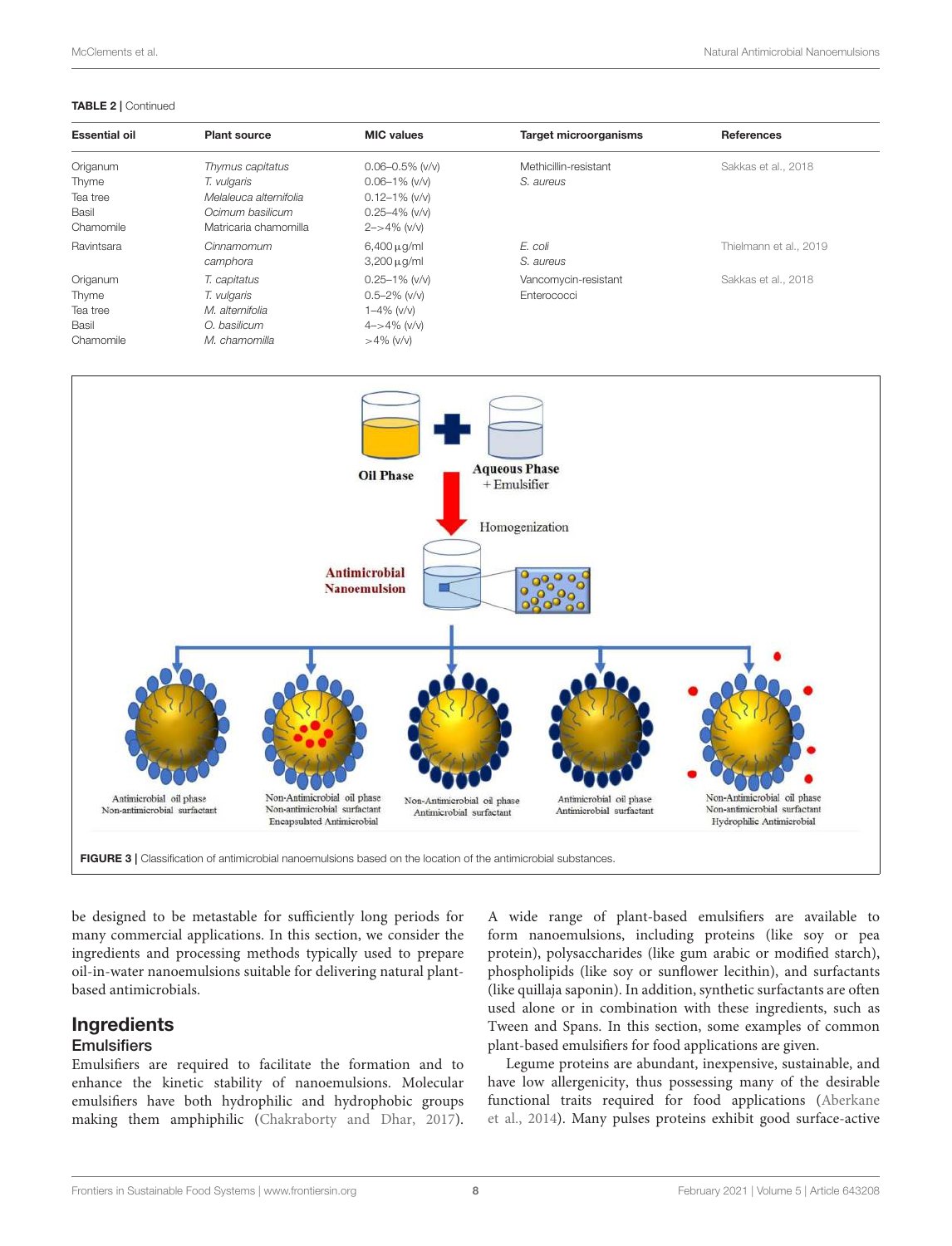molecules and can act as effective emulsifiers to form and stabilize nanoemulsions (Can Karaca et al., 2015). For instance, vicilin and legumin are common globulins found in legume proteins (Donsì et al., 2010). Vicilin has been reported to be more surface active than legumin, which was attributed to its more flexible tertiary structure (Swanson, 1990). Pea, lentil, and faba bean proteins have been used as effective emulsifiers for the formulation of 10 wt% algae nanoemulsions using microfluidization (Gumus et al., 2017). Among these three proteins, the lentil protein showed the best efficacy in terms of the providing resistance to environmental stresses such as pH, ionic strength, and temperature changes.

Soy protein, a rich source of essential amino acids, is collected from dehulled and deoiled soybean meal. It is a mixture of surface active globular proteins that can be used to form nanoemulsions to encapsulate bioactive agents (Chakraborty and Dhar, 2017). Soy proteins are abundant, inexpensive, biodegradable, and can exhibit good functional attributes, provided they are not denatured or aggregated prior to use. Soybean protein has been successfully used to fabricate perilla oil nanoemulsions using high-pressure homogenization (Hu et al., 2020). Similarly, sesame protein has been shown to be an effective emulsifier for forming fish oil nanoemulsions (Dey et al., 2018).

#### **Stabilizers**

The formulation of stable and efficacious antimicrobial nanoemulsions often requires the utilization of various other stabilizers, including ripening inhibitors, texture modifiers, weighting agents, interfacial stabilizers, and antioxidants. A number of the most important types of stabilizers are briefly reviewed here.

#### **Ripening Inhibitors**

Some antimicrobial nanoemulsions, especially those containing pure essential oils, are highly unstable due to a phenomenon known as Oswald ripening. This process occurs due to the net movement of oil molecules from smaller to larger oil droplets driven by differences in their curvatures. As a result, there is a net increase in the mean droplet size over time, which can accelerate creaming or coalescence. Ostwald ripening occurs particularly rapidly for polar oils (like essential oils) that have a relatively high water-solubility. This instability mechanism can be inhibited by adding hydrophobic substances that have a very low water-solubility into the oil phase of a nanoemulsion (Wooster et al., 2008). The origin of this inhibitory effect is due to entropy of mixing (McClements, 2005, 2011; Wooster et al., 2008; McClements and Rao, 2011). Typically, ripening inhibitors are highly hydrophobic substances like corn oil (Chang et al., 2012), sunflower oil (Donsì et al., 2012), medium-chain triglyceride oil (Liang et al., 2012). As an example, Ostwald ripening can be prevented in thyme oil nanoemulsions by adding a sufficiently high concentration of corn oil as a ripening inhibitor, but if too much corn oil is added it reduces the potency of the essential oil (Chang et al., 2012). Consequently, oil phase composition of nanoemulsions must be carefully formulated.

## **Texture Modifiers: Thickening and Gelling Agents**

The stability of antimicrobial nanoemulsions can also be improved by adding texture modifiers to thicken or gel the aqueous phase, thereby inhibiting droplet movement. The most commonly used texture modifiers are polysaccharides and proteins. Thickening agents greatly increase the viscosity of aqueous solutions due to their large molecular dimensions, whereas gelling agents provide semi-solid characteristics to aqueous solutions by forming a 3D network of crosslinked molecules.

Carboxymethyl cellulose (CMC), a chemical derivative of cellulose is an anionic thickening agent that is widely used as a stabilizer in emulsions and nanoemulsions (Nussinovitch, 1997; Bayarri et al., 2009). It is colorless, odorless, palatable, and physiologically inert, which makes it suitable for use in fruit juices and soft drinks to inhibit gravitational separation (Mirhosseini et al., 2008; Bayarri et al., 2009). The impact of CMC on the flow behavior of food emulsions has been characterized using rheological methods (Arancibia et al., 2013). Sodium alginate has been used as a thickening agent and stabilizer in antimicrobial lemongrass oil nanoemulsions (Salvia-Trujillo et al., 2013). Pectin has also been added to oregano, thyme, mandarin, and lemongrass oil nanoemulsions as a thickening or gelling agent to improve their stability (Guerra-Rosas et al., 2016).

#### **Interfacial Stabilizers**

The stability of antimicrobial nanoemulsions can be improved using interfacial engineering approaches. In particular, electrostatic deposition methods have been used to coat oil droplets with polysaccharides, which increase the steric and electrostatic repulsion between them, thereby inhibiting aggregation. As an example, the storage stability of thymol nanoemulsions was increased by coating whey protein-coated oil droplets by chitosan hydrochloride (Li et al., 2021).

#### **Weighting Agents**

Weighting agents are added to the oil phase of nanoemulsions to inhibit gravitational separation, i.e., creaming and sedimentation (McClements, 2016). These substances are usually hydrophobic substances that have an appreciably higher density than water and can be dissolved in the oil phase prior to homogenization, such as brominated vegetable oil, ester gum, damar gum, and sucrose acetate isobutyrate. These weighting agents have all been shown to increase the creaming stability of nanoemulsions by matching the density of the oil phase to that of the water phase, thereby reducing the gravitational driving force for separation (Chanamai and McClements, 2000).

#### **Antioxidants**

Essential oils may oxidize during storage, thereby losing their antimicrobial activity. Consequently, it is often important to add natural antioxidants to inhibit their oxidation. For instance, quercetin has been reported to exhibit good antioxidant activity in nanoemulsions (Retta et al., 2012). Similarly, curcumin has been shown to reduce oxidation in nanoemulsions (Sanidad et al., 2019).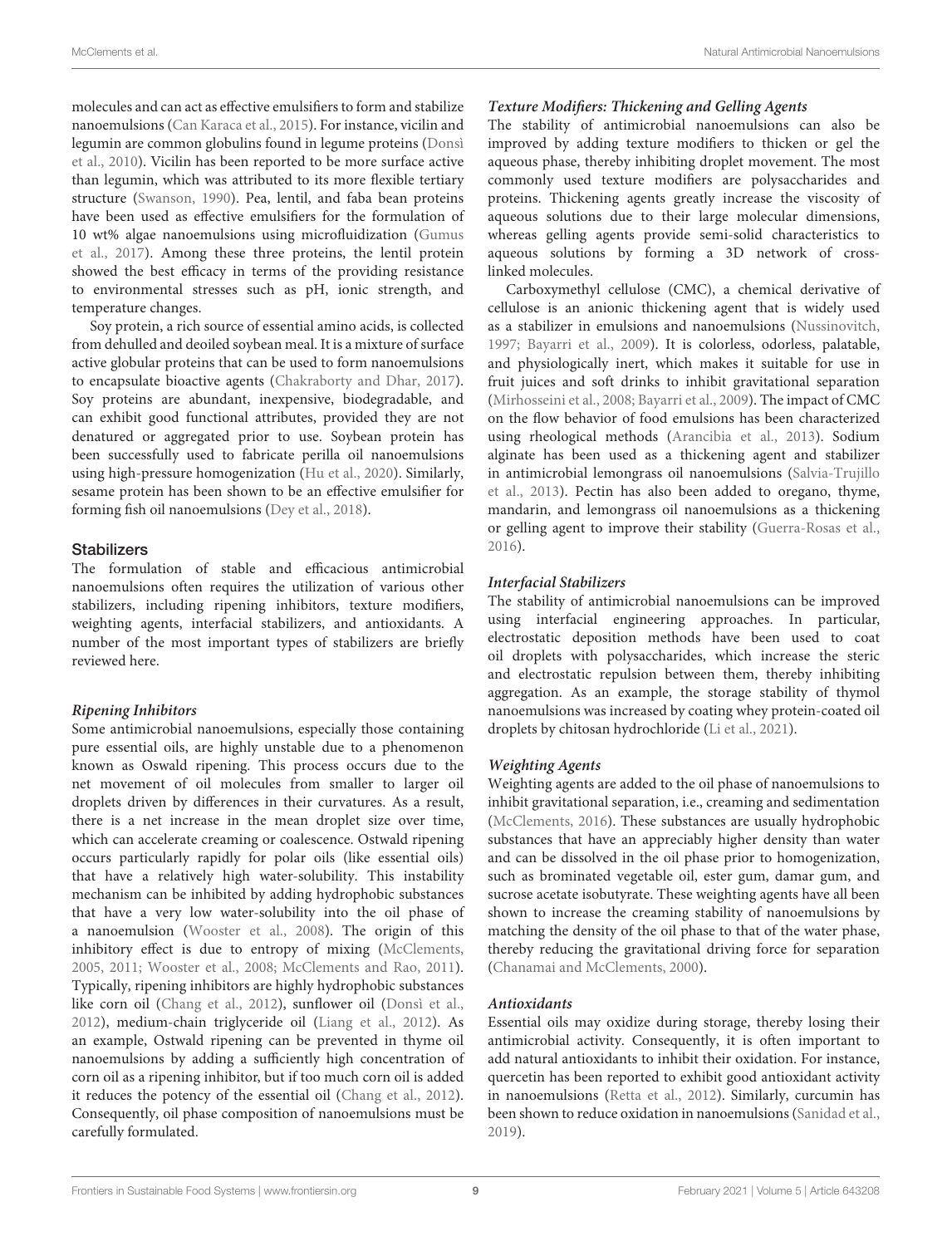# **Nanoemulsion Formation**<br>Oil-in-water nanoemulsions a

are thermodynamically unstable/kinetically stable colloidal dispersions containing oil droplets with relatively small diameters, i.e.,  $d < 200$  nm (Salvia-Trujillo et al., 2016). They can be produced using two different approaches: (i) low-energy methods and (ii) high-energy methods (Jiang et al., 2020). Low-energy methods produce small oil droplets using the internal chemical energy of the system, With or without gentle stirring (Ren et al., 2019). In contrast, high-energy methods produce small oil droplets by applying intense disruptive forces that break up the oil and water phases e.g., microfluidizers, high-pressure homogenizers, and sonicators (Ren et al., 2019; Jiang et al., 2020). The low-energy methods require no specialized equipment, but typically require high concentrations of synthetic surfactants (Borrin et al., 2016).

#### Low-Energy Emulsification Methods

Low-energy methods of preparing nanoemulsions include spontaneous emulsification (SE), phase inversion composition (PIC), phase inversion temperature (PIT), and emulsion inversion point (EIP) methods (Salvia-Trujillo et al., 2016). These methods are all based on the spontaneous formation of small oil droplets when the system composition or environmental conditions are altered in a specific way (Anton et al., 2008). The size and stability of the oil droplets produced depends on the type and concentration of surfactants and oils used, which should therefore be carefully optimized (Bouchemal et al., 2004). As an example, antimicrobial black pepper oil nanoemulsions have been prepared using the PIT method with Tween 80 as a non-ionic surfactant (Vinh et al., 2020). In this case, a mixture of water (86%), surfactant (9.7%), and oil (4.3%) was heated to 75℃ for 30 min and then rapidly cooled to 5℃ for 15 min, which led to the spontaneous formation of nanoemulsions. Moraes-Lovison et al. (2017) produced oregano oil nanoemulsions using the PIT method, which exhibited good antimicrobial activity against Staphylococcus and E. coli. The incorporation of these nanoemulsions into chicken pâté did not change the desirable physicochemical characteristics of the product. The EIP method has been used to form nanoemulsions containing a mixture of clove and cinnamon oil, which were found to act as a good food preservative due to their antimicrobial activity (Zhang et al., 2017). In another study, Chang et al. (2013) formulated antimicrobial carvacrol oil nanoemulsions using the SE method. The same method was also used to create antimicrobial nanoemulsions from a mixture of cinnamon and coconut oils (Yildirim et al., 2017). Finally, Marei et al. (2018) showed that chitosan/citral oil nanoemulsions formulated using a low-energy method exhibited potent antimicrobial activity against Erwinia carotovora, Aspergillus niger, and Rhizopus stolonifer.

## High-Energy Emulsification Methods

Industrially, nanoemulsions tend to be produced by high energy methods such as high-pressure homogenization, microfluidization, and sonication (Salvia-Trujillo et al., 2016). In sonication, an ultrasonic probe placed in a mixture of oil, water, and emulsifier is used to generate intense disruptive forces (Jafari et al., 2008). In particular, microbubbles are created within the mixture due to cavitation effects due to by the rapid pressure fluctuations caused by the high-intensity ultrasonic waves, which mix the oil and water phases together and convert large droplets into smaller ones (Modarres-Gheisari et al., 2019). High-pressure homogenization uses a pump to force a coarse emulsion through a small valve, which generates intense shear, cavitation, and turbulent forces, thereby breaking down the large droplets (Modarres-Gheisari et al., 2019). Ma et al. (2017) have used this approach to prepare curcumin loaded-nanoemulsions from various kinds of oils and emulsifiers. Microfluidizers use a pump to force a coarse emulsion through two separate channels, which are then made to impinge on each other so that the fluids collide with each other at high velocity, thereby leading to the disruption of the large oil droplets (Bai and McClements, 2016).

High-intensity methods have been used to create various kinds of antimicrobial nanoemulsions. Sonication has been used to create antimicrobial nanoemulsions from Cleome viscosa essential oil and Tween 80, which were shown to be effective against Streptococcus pyogenes, S. aureus, E. coli, K. pneumoniae, and P. aeruginosa (Krishnamoorthy et al., 2018). Sonication has also been used to produce chitosan/eugenol oil nanoemulsions that exhibited strong antimicrobial activity (Shao et al., 2018). The same method has also been used to prepare citral oil nanoemulsions that were shown to exhibit potent antimicrobial effects against several bacterial strains (Lu et al., 2018). Sonication has also been used to form antimicrobial nanoemulsions from lemon myrtle and anise myrtle essential oils (Nirmal et al., 2018), geraniol and carvacrol (Syed and Sarkar, 2018), and thyme oil (Moghimi et al., 2016).

High-pressure homogenization has been used to prepare black pepper oil nanoemulsions that exhibited antimicrobial efficacy against bacterial pathogens in aquaculture (Swathy et al., 2018). Similarly, black pepper and cinnamon oil nanoemulsions produced by the same method have been shown to exhibit an antimicrobial effect against disease-related pathogens and food spoilage bacteria (Jiménez et al., 2018). Microfluidization has been used to produce antimicrobial carvacrol nanoemulsions using a natural surfactant (quillaja saponin), leading to all natural plant-based formulations (Ryu et al., 2018). A simple highshear mixer has been used to form eugenol and thymol oil nanoemulsions stabilized by a mixture of food-grade surfactants (lauric arginate and lecithin), which exhibited good antibacterial effects against L. monocytogenes and E. coli (Ma et al., 2016).

#### Microencapsulation

Spray-drying can be used to convert a nanoemulsion into a fine powder, which improves its handling, storage, transport, and stability (Gharsallaoui et al., 2007). A nanoemulsion is first formed in a fluid state and then passed through a nozzle that sprays it into a hot chamber, which leads to rapid evaporation of the water phase. Nielsen et al. (2016) showed that spray drying could also be used to convert isoeugenol oil nanoemulsions into powders, which had high essential oil loading capacities and exhibited good antimicrobial activity against both Gram-positive and Gram-negative bacteria. The same authors showed that these nanoemulsions could disrupt the biofilms formed by pathogenic bacteria (Nielsen et al., 2017). Spray drying has also been used to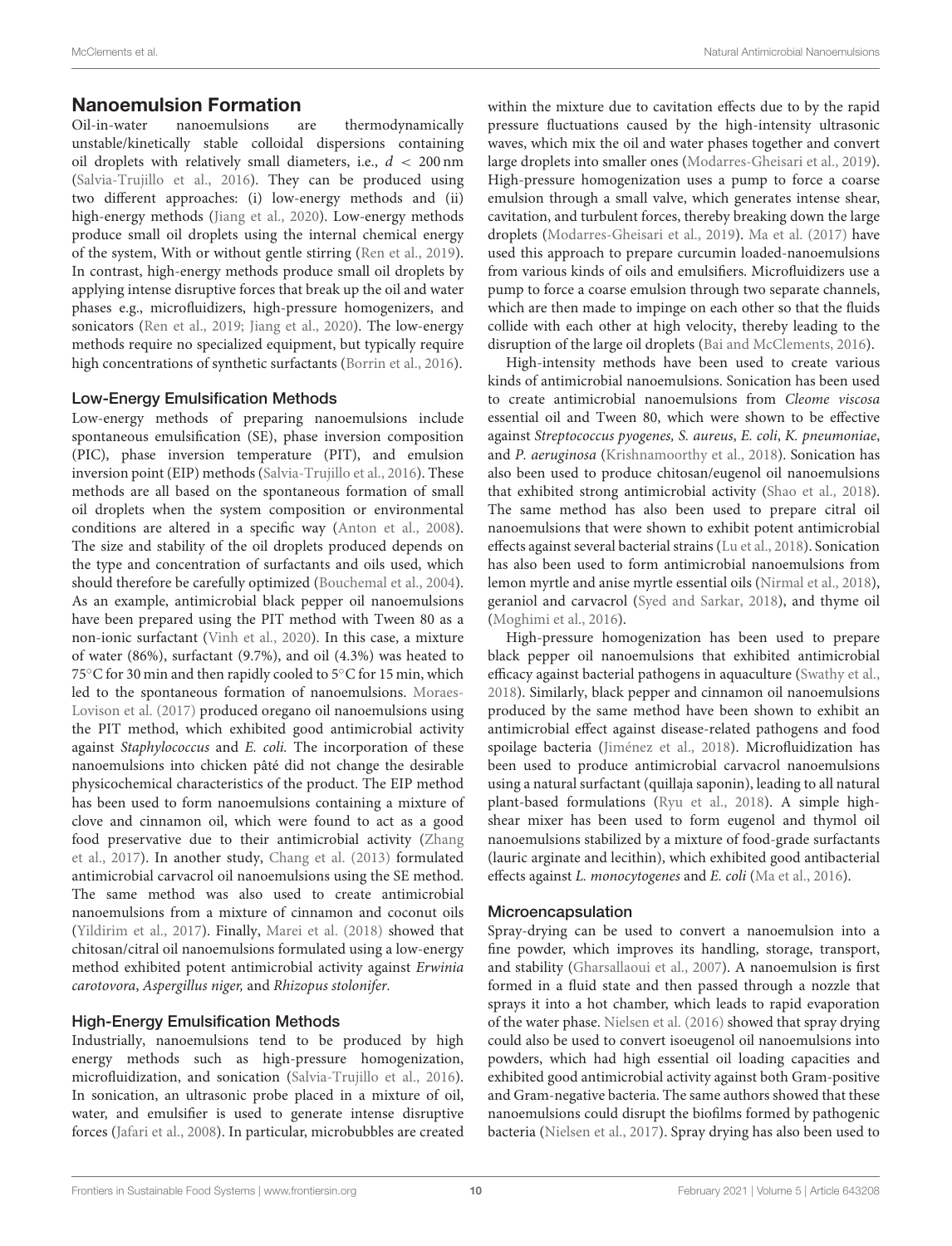convert eugenol nanoemulsions into powders (Talón et al., 2019). The powders produced had high encapsulation efficiencies (95– 98%) and exhibited strong antibacterial activity against E. coli when dispersed in water.

# Droplet Properties

The physicochemical properties, stability, and efficacy of antimicrobial nanoemulsions can be altered by varying oil droplet properties (Buranasuksombat et al., 2011), such as their composition, concentration, interfacial properties, and physical state. For instance, reducing the droplet size reduces the opacity and increases the resistance to gravitational separation and aggregation of nanoemulsions. In addition, the droplet characteristics impact how the oil droplets interact with the surfaces of microbes. For instance, the droplets can be made to stick to the surfaces of the microbes using electrostatic effects: positively charged oil droplets will be attracted to negatively charged microbe surfaces, thereby bringing them into close proximity. Consequently, it is important to carefully tailor the properties of the oil droplets for particular applications.

## Physicochemical Properties and Stability

Nanoemulsions are thermodynamically unstable systems that breakdown by different physicochemical mechanisms. The main destabilization mechanisms of nanoemulsions are gravitational separation (creaming/sedimentation), flocculation, coalescence, and Ostwald ripening, which have been reviewed in detail elsewhere (McClements, 2005).

#### Gravitational Separation

A density difference normally exists between the oil and water phases in nanoemulsions, which promotes phase separation through gravitational forces. The density of oil droplets tends to be lower than that of water, thereby causing them to move upward due to creaming (Pathak, 2017). In the rare cases where the oil droplet density is higher than that of water, the droplets move downwards due to sedimentation. The rate of gravitational separation is governed by Stokes' Law, which states that the rate is proportional to the density different between the phases, the square of the droplet size, and the inverse of the continuous phase viscosity. Thus, nanoemulsion stability can be increased by reducing the particle size and density contrast, and increasing the aqueous phase viscosity.

## Aggregation

Aggregation occurs when the attractive forces (usually van der Waals, hydrophobic, depletion, and bridging attraction) acting between the droplets outweigh the repulsive forces (usually steric and electrostatic repulsion) (McClements, 2005). It is therefore important to identify the dominant colloidal interactions present within nanoemulsions and then reduce the attractive forces and/or increase the repulsive forces by changing the composition or structure of the system. Droplet aggregation may occur due to coalescence or flocculation depending on the nature of the forces involved. Coalescence involves the merging together of smaller droplets into larger ones. Flocculation involves two or more droplets coming together and forming clusters. Often, flocculation is a precursor for coalescence since it brings the droplets close together for prolonged periods. In dilute nanoemulsions, droplet aggregation usually accelerates creaming or sedimentation due to the increase in particle size. Eventually, coalescence may lead to the formation of a separate layer of oil on top of the nanoemulsion ("oiling off"). In concentrated nanoemulsions, droplet flocculation can actually inhibit gravitational separation and lead to the formation of a semi-solid texture because of the formation of a 3D particle network that extends throughout the sample.

## Ostwald Ripening

This mechanism leads to a net increase in droplet size due to diffusion of oil molecules from small to large droplets driven by differences in droplet curvature (McClements, 2005). The rate of Ostwald ripening increases as the water-solubility of the oil phase increases, and is therefore more important for polar oils, such as the essential oils often used as plant-based antimicrobial agents. Consequently, it is important to prevent this mechanism by adding ripening inhibitors (see section Ripening Inhibitors). These ripening inhibitors are strongly hydrophobic molecules that have a very low solubility in water. As a result, they cannot move from one droplet to another very quickly, if at all. Thus, as Ostwald ripening proceeds there is a difference in composition between the small and large oil droplets, which generates an osmotic stress that opposes further exchange of oil molecules between the droplets due to an entropy of mixing effect. Eventually, droplet growth due to Ostwald ripening is therefore inhibited.

## DELIVERY OF PLANT ANTIMICROBIALS USING NANOEMULSIONS

# Application in Agriculture

Pesticides are used to improve the quality and yield of crops by reducing their susceptibility to microorganisms, insects, herbivores, and other invasive species (weeds) (Zhang et al., 2015; McClements, 2020). These pesticides may be fungicides, nematicides, insecticides, and herbicides depending on their target (Feng et al., 2018). The use of synthetic chemical pesticides in excessive quantity can damage the environment and pose a risk to human health. Consequently, there is interest in developing natural plant-based pesticides that are less toxic. The hydrophobic nature of many natural pesticides, however, means they have a low water-solubility, and so it is difficult to get the required quantity to the site of action. They can sometimes be converted into solids, but powdered or granular forms of these pesticides often have limitations due to their large particle size, poor adhesion properties, and low solubility characteristics (Mulqueen, 2003).

For these reasons, there is growing interest in the use of colloidal forms of plant-based pesticides, such as antimicrobial nanoemulsions (McClements, 2020). These nanoemulsions should be carefully designed to protect the antimicrobials from evaporation or chemical degradation during storage and application, while still remaining efficacious against the target spoilage or pathogenic microorganisms. The use of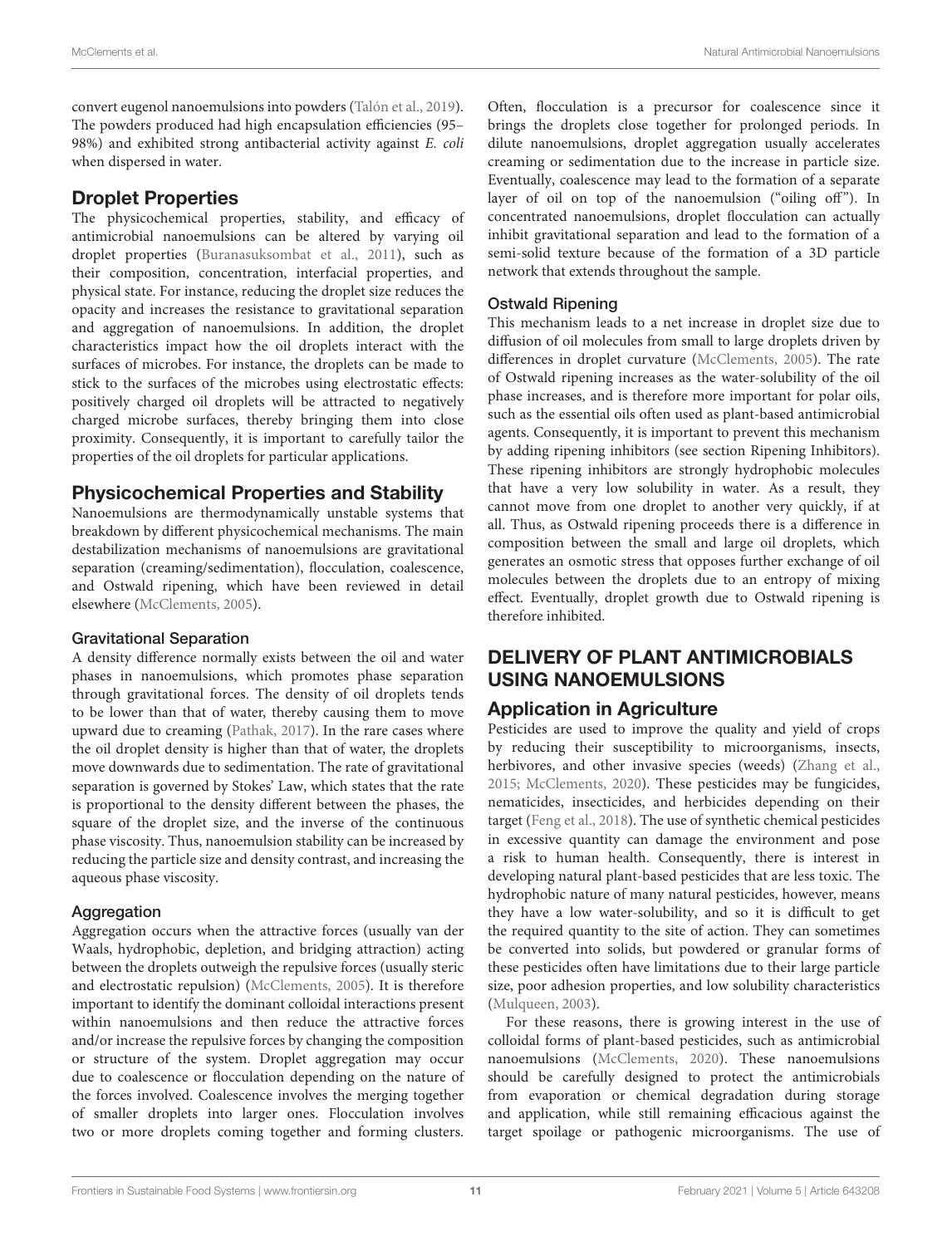nanoemulsions can improve the potency and/or reduce the required dose of plant-based antimicrobials, which may reduce their potential toxicity (Ibrahim, 2020). For example, insecticidal nanoemulsions have been formulated from a hexane-soluble fraction of Manilkara subsericea for use against an important cotton pest (Dysdercus peruvianus) (Fernandes et al., 2014). This study showed that the nanoemulsions were effective against the pests, while also having a lower impact on the environment and on non-targeted organisms. Nanoemulsions containing neem oil were shown to be effective against two insects, the rice weevil (Sitophilus oryzae) and the red flour beetle (Tribolium castaneum) that infect important commercial crops (Choupanian et al., 2017). The droplet size of the nanoemulsions influenced the mortality rate, with smaller particle sizes being more effective. Antimicrobial nanoemulsions formulated from Mentha piperita oil have been shown to be effective insecticides against cotton aphids (Heydari et al., 2020). Nanoencapsulated Melissa officinalis L. oil was reported to exhibit strong insecticidal activity against Tribolium castaneum Herbst and could be used as an ecofriendly and safe plant-based pesticide (Upadhyay et al., 2019). These studies suggest that plant-based nanopesticides could be a viable alternative to conventional chemical pesticides.

## Application in Foods

There has been a growing demand for healthier and safer food products by consumers, which has led manufacturers to reformulate their products with more natural ingredients (Das et al., 2019). However, these ingredients must still exhibit the required functional attributes. Foods with high moisture contents, nutrient levels, and pH values tend to spoil easily and cannot normally be stored for long periods. Post-harvest handling and processing operations often increase the chances of microbial contamination and growth, thereby reducing food quality and shelf-life (Hygreeva and Pandey, 2016; Das et al., 2019). Food-borne pathogens such as Clostridium botulinum, Salmonella, S. aureus, Campylobacter jejuni, B. cereus, L. monocytogenes, Cryptosporidium, and E. coli O157:H7 may cause foodborne illnesses (Arshad and Batool, 2017). Natural antimicrobials are therefore being developed to reduce microbial contamination and prolong the shelf-life of these products (Barros-Velazquez, 2016). A number of natural antimicrobial agents have been shown to be promising alternatives to synthetic ones (Donsì and Ferrari, 2016). Again, many of these antimicrobial agents are hydrophobic substances that only have limited water-solubility and have poor chemical stability. These problems can often be overcome by using well-designed nanoemulsions as delivery systems.

Antimicrobial nanoemulsions have been reported to be able to suppress microbial growth, maintain quality, and prolong the shelf-life of many foods (Salvia-Trujillo et al., 2015; Das et al., 2020a). These systems have been shown to be effective against both Gram-positive and Gram-negative bacteria (Sutcliffe et al., 2008; Ferreira et al., 2010), which has been attributed to their ability to damage the structure and function of microbial cell walls (Jones et al., 1997; Baker et al., 2003) or to prevent biofilm formation by interrupting intercellular signaling (Joe et al., 2015). The strong antimicrobial activity of nano-emulsified version of plant-based antimicrobials like essential oils and other phytochemicals, such as carvacrol, cinnamaldehyde, thymol, limonene, eugenol, and curcumin, have been demonstrated against a broad spectrum of spoilage pathogens in various food systems (Donsì et al., 2012; Salvia-Trujillo et al., 2016; Quinto et al., 2019). Representative examples of studies on plant-based antimicrobial nanoemulsions are summarized in **Table 3**.

## Meat and Meat Products

Some of the major species of microorganisms contaminating meat and meat products are Salmonella, S. aureus, C. jejuni, E. coli O157:H7, and L. monocytogenes, with the latter being the most commonly detected (Kaur and Kaur, 2020). Numerous studies have shown that plant-based antimicrobial nanoemulsions have promise to control microbial growth in these products. These nanoemulsions may be applied to meat and fish products as additives, dips, sprays, coatings, or films (Wu et al., 2016b; Pabast et al., 2018).

Oregano oil nanoemulsions have been incorporated into chicken pate to significantly inhibit the growth of S. aureus and E. coli, thereby extending the shelf-life (Moraes-Lovison et al., 2017). Balta et al. (2017) reported that geraniol- and linalool-loaded nanoemulsions inhibited the growth of E. coli K12, Listeria innocua, and Pseudomonas lundensis in a simulated meat system. Ghaderi-Ghahfarokhi et al. (2017) reported a significant decrease in S. aureus, Enterobacteriaceae, yeast, and mold when beef patties were treated with chitosan/cinnamon oil nanoemulsions. Curcumin-loaded nanoemulsions containing pectin-coated oil droplets were shown to inhibit the growth of psychrophilic bacteria, yeast, and mold in refrigerated chicken fillets (Abdou et al., 2018). Microbial growth has also been inhibited in refrigerated Turkey meat treated with essential oil nanoemulsions containing Zataria Boiss (ZEO) and Bunium persicum Boiss (BEO), as well as chitosan (Keykhosravy et al., 2020). These authors reported that 1% ZEO nanoemulsions exhibited strong inhibitory effects on total viable bacteria, total psychrophilic bacteria, Pseudomonas spp., Enterobacteriaceae, lactic acid bacteria, S. Enteritidis, and L. monocytogenes. As a result, the shelf-life increased from 6 days in the untreated meat to 15–18 days in the nanoemulsion-treated meat. As well as improving the safety and shelf-life of meat products, plant-based antimicrobial nanoemulsions have also been shown to improve their physicochemical and sensory properties (Das et al., 2020a).

Plant-based antimicrobial nanoemulsions must be carefully formulated for application in meat products. Numerous studies have reported that the efficacy of plant-based antimicrobials may be reduced in meat due to their interaction with meat components, such as fat droplets and proteins (Das et al., 2020a; Kaur and Kaur, 2020).

#### Milk and Milk Products

The dairy industry also faces challenges with spoilage and pathogenic organisms (Boor et al., 2017). As a result, they may also benefit from the utilization of antimicrobial nanoemulsions (Kaur and Kaur, 2020). Thymol oil nanoemulsions stabilized by casein are effective antimicrobial agents in milk products (Pan et al., 2014). Thymol nanoemulsions stabilized by a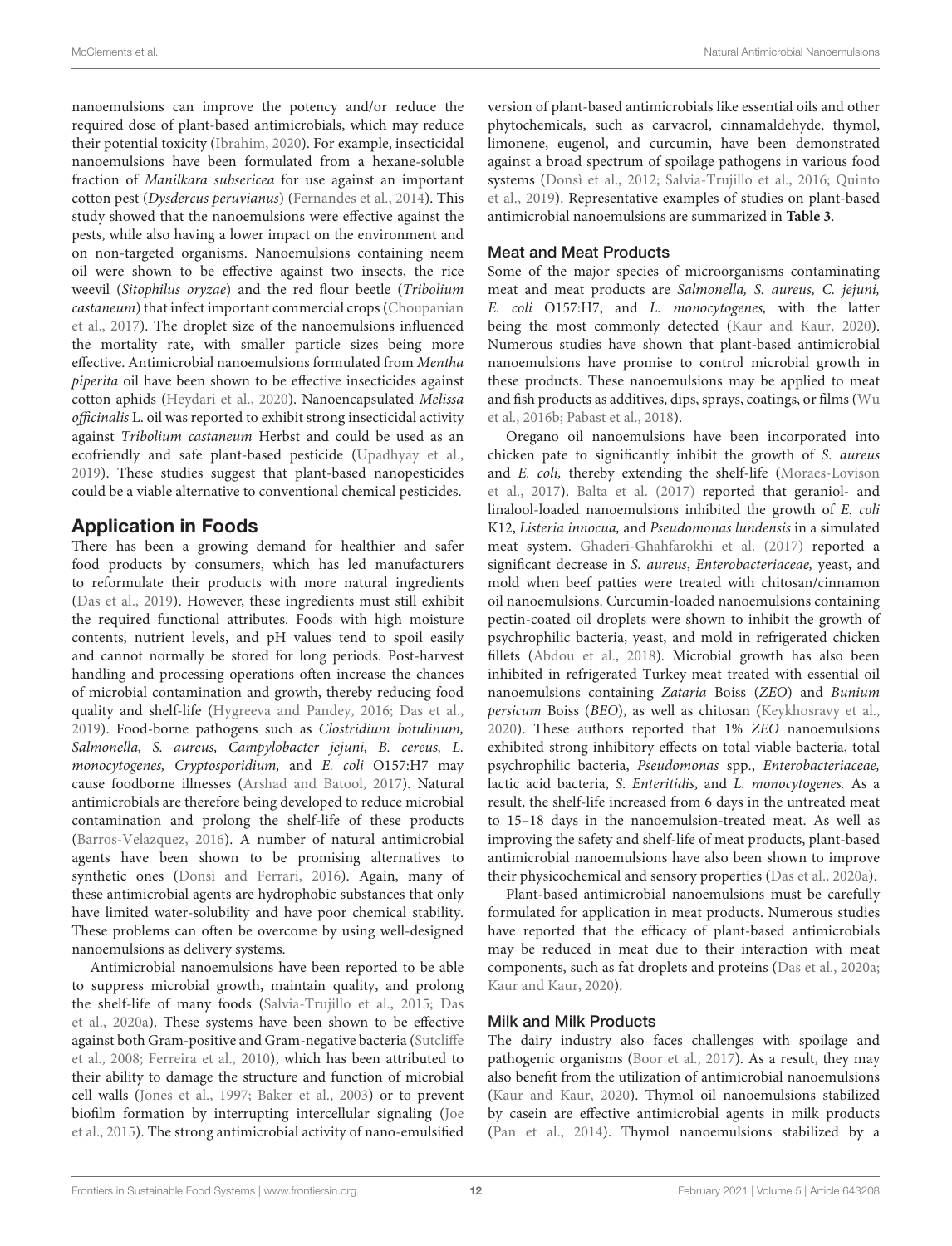TABLE 3 | Delivery of various kinds of plant-based antimicrobials using nanoemulsions in different food systems.

| Plant<br>antimicrobial                                           | <b>Nanoemulsion type</b>                                          | Method of<br>nanoemulsion<br>preparation    | Food system                                          | <b>Key findings</b>                                                                                                                                                                                                                                                                                                                                 | References                     |
|------------------------------------------------------------------|-------------------------------------------------------------------|---------------------------------------------|------------------------------------------------------|-----------------------------------------------------------------------------------------------------------------------------------------------------------------------------------------------------------------------------------------------------------------------------------------------------------------------------------------------------|--------------------------------|
| Oregano oil                                                      | Nanoemulsions containing<br>mandarin fiber                        | Microfluidization                           | Low-fat cheese                                       | • Inhibited Staphylococcus aureus<br>population from 6.0 to 4.6 log CFU/g<br>after 15 days.<br>· Decreased psychrophilic bacteria,<br>molds and yeasts growth<br>during storage                                                                                                                                                                     | Artiga-Artigas et al.,<br>2017 |
| Satureja<br>khuzestanica oils                                    | Chitosan coatings loaded<br>with free or<br>nano-encapsulated oil | Thin-film<br>hydration-sonication<br>method | Lamb meat                                            | • Effectively retarded microbial growth<br>and chemical spoilage<br>• Extended the shelf-life of lamb meat by<br>maintaining prolonged antimicrobial<br>and antioxidant activity<br>• Improved sensory attributes                                                                                                                                   | Pabast et al., 2018            |
| Zataria multiflora<br>Boiss and Bunium<br>persicum Boiss<br>oils | Nanoemulsions loaded into<br>chitosan-based coatings              | Sonication                                  | Turkey meat                                          | • Reduced total viable bacteria, total<br>psychrophilic, Pseudomonas spp.,<br>Enterobacteriaceae, lactic acid<br>bacteria, and yeast and mold count<br>than control samples<br>• Increased the shelf-life significantly of<br>treated samples up to 15-18 days                                                                                      | Keykhosravy et al.,<br>2020    |
| Oregano oil                                                      | Nanoemulsions (5-7 g<br>oil/100 g nanoemulsion)                   | Phase inversion<br>temperature method       | Chicken pate                                         | · Exhibited good antibacterial action<br>against S. aureus and Escherichia coli<br>with minimum inhibitory concentration<br>0.56 and 0.60 mg/ml, respectively<br>• Improved shelf-life by controlling the<br>microbial growth                                                                                                                       | Moraes-Lovison et al.,<br>2017 |
| Sunflower oil                                                    | Nanoemulsions based on<br>sunflower oil                           | Sonication                                  | Farmed sea bass<br>and gilthead sea<br>bream fillets | • Inhibited the bacterial growth<br>• Prolonged the shelf-life as well as<br>improved the quality of fillets<br>during storage                                                                                                                                                                                                                      | Yazgan et al., 2017            |
| Thymol<br>nanoemulsions                                          | Nanoemulsions stabilized by<br>gelatin and lecithin               | Homogenization and<br>Sonication            | Milk and<br>cantaloupe juice                         | • Inhibited the Listeria monocytogenes<br>by 5 and 3 log CFU/mL in 2% reduced<br>fat and full fat milk after 48h,<br>respectively<br>• Both thymol emulsions more effective<br>than free thymol against L.<br>monocytogenes and E. coli O157:H7 in<br>milk<br>• Could be used as novel antimicrobial<br>preservatives to enhance the<br>food safety | Xue et al., 2017               |
| Thyme oil                                                        | Nanoemulsions                                                     | Sonication                                  | Fish                                                 | • Effectively inhibited the food-borne<br>pathogens by damaging bacterial cell<br>membranes<br>• Nanoemulsion formulation increased<br>the antibacterial activity of thyme<br>• Have potential as an alternative<br>antimicrobial agent in processed or<br>packaged fish or food products.                                                          | Ozogul et al., 2020            |
| Geraniol and<br>linalool                                         | Nanoemulsions prepared<br>with geraniol or linalool               | Sonication                                  | Meat                                                 | • Significantly reduced E. coli K12, and<br>Listeria innocua counts<br>• Could be used as promising<br>antimicrobial system for food<br>preservation and food safety                                                                                                                                                                                | Balta et al., 2017             |
| Cinnamon, garlic<br>or sunflower oil                             | Nanoemulsions loaded into<br>pectin-based coatings                | Emulsion inversion<br>point method          | Chicken fillets                                      | • Coating with nanomeulsion reduced<br>the total plate count, psychrophilic<br>bacteria, yeast, and mold growth<br>• Effectively checked the deterioration of<br>fillets texture<br>• Prolonged shelf-life up to 12 days                                                                                                                            | Abdou et al., 2018             |

*(Continued)*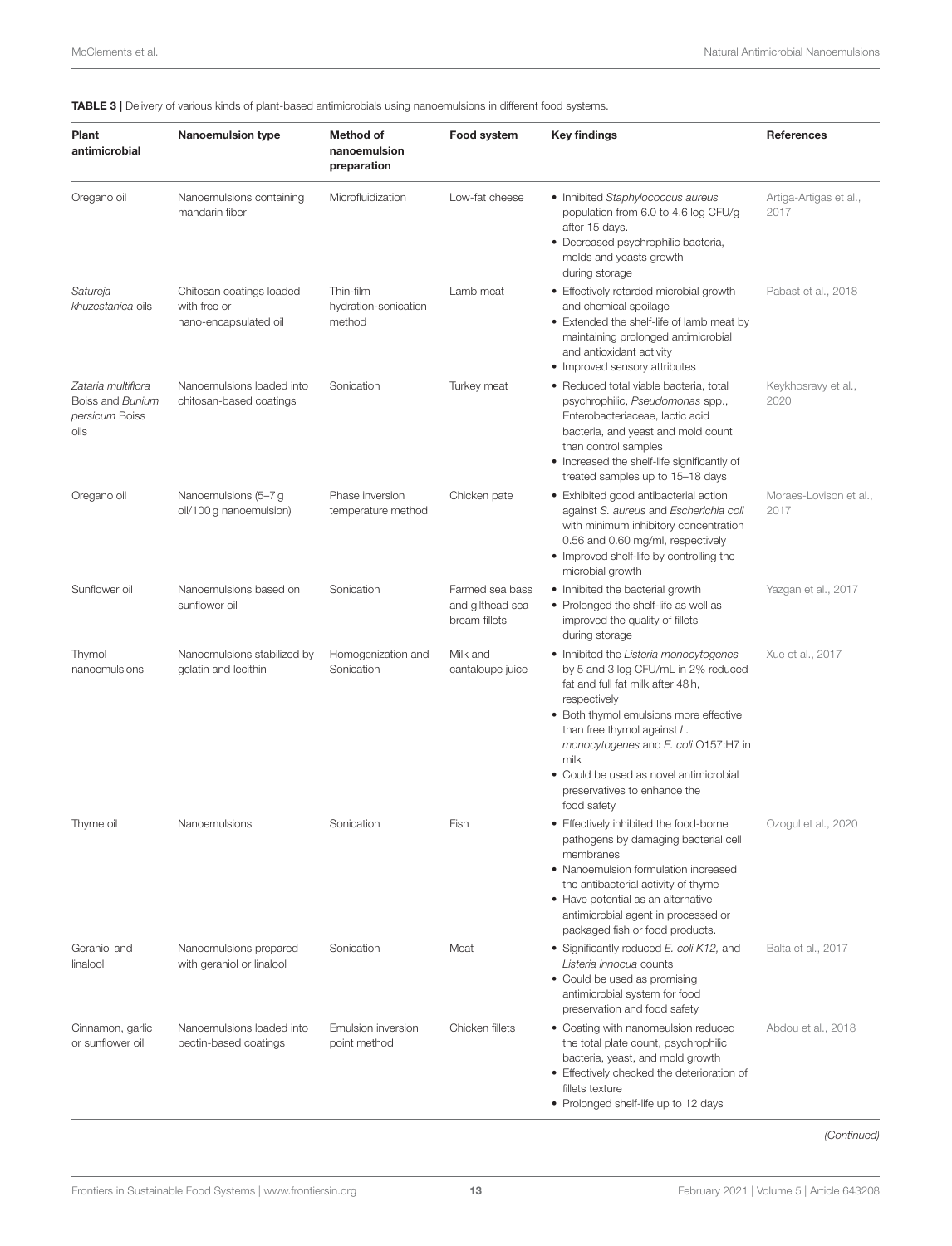#### TABLE 3 | Continued

| Plant<br>antimicrobial                     | <b>Nanoemulsion type</b>                                                     | Method of<br>nanoemulsion<br>preparation                          | Food system                      | <b>Key findings</b>                                                                                                                                                                                                                                                                                                 | <b>References</b>                |
|--------------------------------------------|------------------------------------------------------------------------------|-------------------------------------------------------------------|----------------------------------|---------------------------------------------------------------------------------------------------------------------------------------------------------------------------------------------------------------------------------------------------------------------------------------------------------------------|----------------------------------|
| Cinnamon oil                               | Nanoemulsion-loaded<br>pullulan coatings                                     | High-pressure<br>homogenization and<br>Sonication                 | Fresh<br>strawberries            | • Exhibited strong antimicrobial behavior<br>against molds and bacteria during<br>room storage<br>• Decreased loss of firmness, fruit mass,<br>titratable acidity, and total soluble<br>solids of strawberries<br>• Enhanced shelf-life                                                                             | Chu et al., 2020                 |
| Citrus oil                                 | Nanoemulsions containing<br>chitosan                                         | Emulsion-ionic<br>gelation technique                              | Fresh silvery<br>pomfret fillets | • Successfully checked the microbial<br>growth<br>• Reduced the biochemical changes<br>• Extended shelf-life from 12 to 16 days<br>• Have potential as an effective<br>preservative for marine fish                                                                                                                 | Wu et al., 2016a                 |
| Eugenol                                    | Nanoemulsions stabilized by<br>Tween 80                                      | Sonication                                                        | Fresh orange<br>juice            | • Exhibited bactericidal activity against S.<br>aureus<br>• Reduced native bacterial population up<br>to 24 h (4 $\degree$ C storage) and 6 h (25 $\degree$ C<br>storage)<br>• Exhibited better antibacterial activity<br>than sodium benzoate                                                                      | Ghosh et al., 2014               |
| Thymol                                     | Thymus nanoemulsion<br>(NE-Thy) loaded into quinoa<br>protein-chitosan films | Spontaneous<br>emulsification (SE)<br>method and/or<br>Sonication | Cherry tomatoes                  | • NE-Thy prepared with SE exhibited<br>antifungal activity against Botrytis<br>cinerea<br>• The edible coating of NE-SE<br>incorporated quinoa protein-chitosan<br>film inhibited B. cinerea growth on<br>cherry tomatoes<br>• Can be used as edible antifungal<br>bioactive film for improving<br>fruit shelf-life | Robledo et al., 2018             |
| Oregano oil                                | Oregano oil nanoemulsions<br>stabilized by Tween 80                          | Sonication                                                        | Fresh lettuce<br>leaves          | • Inhibited the growth of Salmonella<br>Typhimurium, E. coli O157:H7, and L.<br>monocytogenes on lettuce<br>• Effective natural alternative to different<br>chemicals for food safety control                                                                                                                       | Bhargava et al., 2015            |
| Oregano and clove<br>bud oil               | Nanoemulsions loaded into<br>methylcellulose-based film                      | Sonication                                                        | Bread                            | • Sonication improved plasticizing<br>behavior of film and antimicrobial<br>activity of essential oil<br>• Inhibited common spoilage fungi<br>• Prolonged bread shelf-life                                                                                                                                          | Otoni et al., 2014               |
| Rosemary,<br>cinnamon, and<br>oregano oils | Nanoemulsions stabilized by<br>Tween 80                                      | Sonication                                                        | Fresh celery                     | • Reduction in bacterial count in celery<br>• Inhibited E. coli and L.<br>monocytogenes growth                                                                                                                                                                                                                      | Dávila-Rodríguez et al.,<br>2019 |
| Ginger oil                                 | Nanoemulsions loaded into<br>caseinate coatings                              | Sonication                                                        | Fresh chicken<br>breast fillet   | • Inhibited growth of L. monocytogenes<br>and S. Typhimurium<br>• Reduction in total aerobic psychrophilic<br>bacterial, yeasts and molds in chicken<br>fillet during refrigeration<br>• Increased shelf-life of chicken<br>breast fillets                                                                          | Noori et al., 2018               |
| Star anise oil                             | Nanoemulsions loaded into<br>soy protein-based coating                       | Sonication                                                        | Yao meat<br>products             | • Coatings improved total volatile basic<br>nitrogen and pH significantly<br>• Coatings inhibited bacterial growth<br>during storage at 4°C<br>• Coatings improved odor, color and<br>sensory acceptability<br>• Extended shelf-life of Yao meat<br>products up to 16 days                                          | Liu Q. et al., 2020              |

*(Continued)*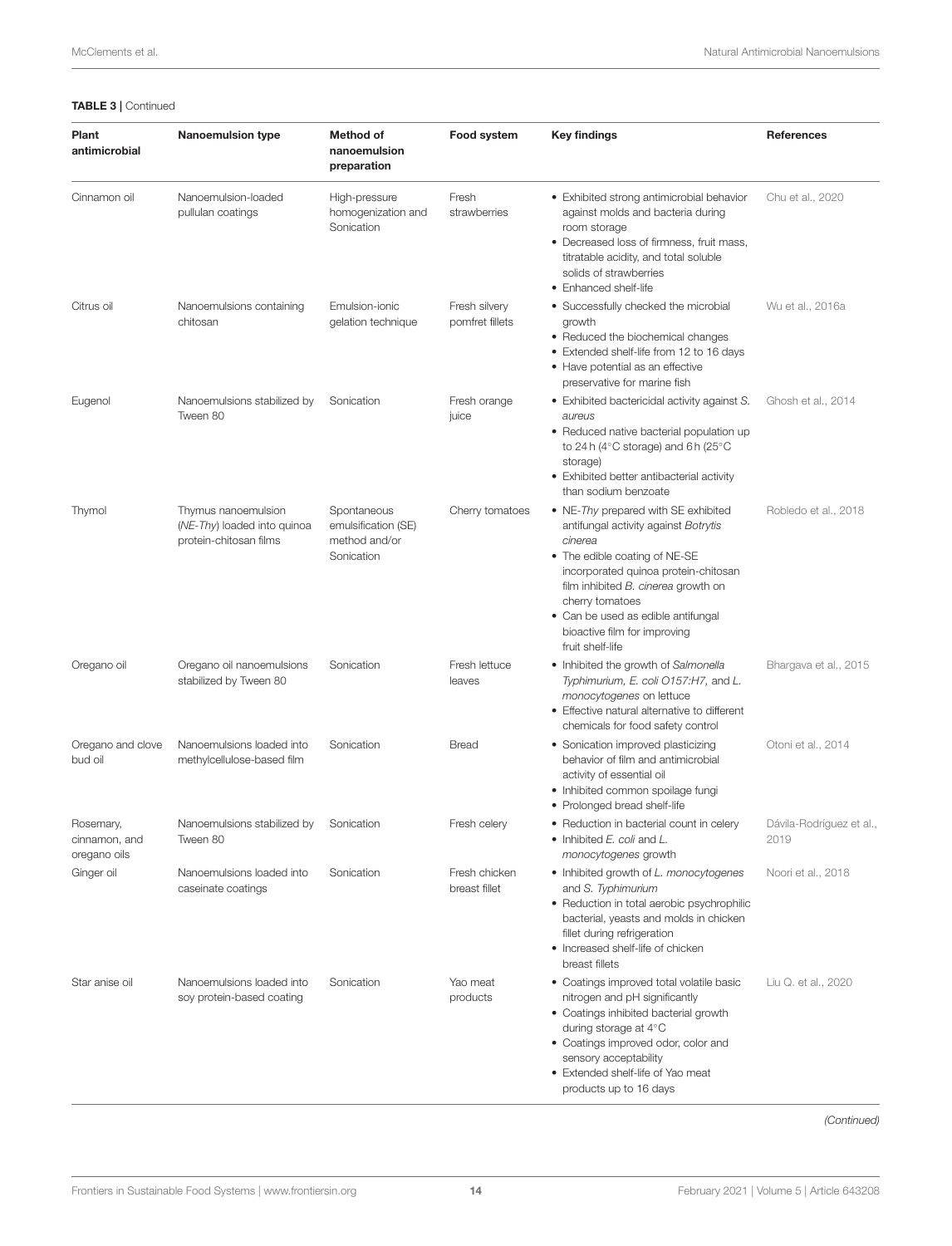| Plant<br>antimicrobial                                 | <b>Nanoemulsion type</b>                            | <b>Method of</b><br>nanoemulsion<br>preparation | Food system              | <b>Key findings</b>                                                                                                                                                                                                                                                                                                   | <b>References</b>               |
|--------------------------------------------------------|-----------------------------------------------------|-------------------------------------------------|--------------------------|-----------------------------------------------------------------------------------------------------------------------------------------------------------------------------------------------------------------------------------------------------------------------------------------------------------------------|---------------------------------|
| Lemongrass oil                                         | Nanoemulsions loaded into<br>alginate-based films   | Microfluidization                               | Fresh-cut Fuji<br>apples | • Strong inhibition of E. coli and<br>diminished growth of psychrophilic<br>bacteria during storage<br>• Inhibited the habitat microbes of<br>fresh-cut Fuji apples during 2 weeks<br>of storage                                                                                                                      | Salvia-Trujillo et al.,<br>2015 |
| Mandarin oil                                           | Nanoemulsions loaded into<br>chitosan-based coating | High pressure<br>homogenization                 | Fresh green<br>beans     | • Synergistic antimicrobial effect of<br>bioactive coating and $\gamma$ -irradiation<br>observed during storage<br>• Bioactive coating along with UV-C<br>treatment reduced L. innocua<br>population without affecting the<br>firmness and color of green beans<br>during storage                                     | Severino et al., 2014           |
| Carvacrol                                              | Nanoemulsions stabilized by<br>Tween 80             | High pressure<br>homogenization,<br>sonication  | Shredded<br>cabbages     | • Carvacrol nanoemulsion inhibited<br>growth of E. coli and Pichia pastoris<br>• Carvacrol nanoemulsion had strongest<br>effect in reducing aerobic<br>psychrotrophic and mesophilic bacteria<br>on shredded cabbage<br>• Antimicrobial effect of the treatment<br>solution lasted for 2 days                         | Sow et al., 2017                |
| Zataria multiflora<br>Boiss oil (ZEO)                  | Nanoemulsions loaded into<br>alginate-based films   | Sonication                                      | Fresh trout              | • Reduced (1% w/v ZEO) total viable,<br>hydrogen sulfide-producing bacteria,<br>total psychrophilic, and<br>Enterobacteriaceae count<br>• All the treatment types significantly<br>reduced the microbial population in<br>fresh trout fillets during storage for 16<br>days at $4^{\circ}$ C                          | Khanzadi et al., 2020           |
| Curcumin, gallic<br>acid, quercetin                    | Nanoemulsions loaded into<br>gelatin-based films    | High pressure<br>homogenization                 | Fresh broiler meat       | • Curcumin loaded gelatin films inhibited<br>S. Typhimurium and E. coli growth<br>• Prolonged shelf-life of meat for about<br>17 days in contrast to 10 days<br>for control                                                                                                                                           | Khan et al., 2020               |
| Mustard oil                                            | Nanoemulsions stabilized by<br>Tween 80             | Sonication                                      | Turkey meat              | • Reduced molds, yeast, total<br>psychrotrophic and mesophilic bacteria<br>during storage<br>• Shelf life of Turkey meat was increased<br>to $10 - 15$ days<br>• Improved sensory attributes, especially<br>odor and overall shelf-life of meat<br>during storage at 4°C                                              | Milani et al., 2020             |
| Ferulago angulata<br>oil                               | Nanoemulsion-loaded<br>chitosan-based coating       | Sonication                                      | Rainbow trout<br>fillets | • Improved antimicrobial activity against<br>Shewanella putrefaciens and<br>Pseudomonas fluorescens<br>• Offered better color, texture and overall<br>acceptability in treated samples<br>• Coating @ 3% successfully retarded<br>the bacterial growth and improved<br>shelf-life of fillets in rainbow trout fillets | Shokri et al., 2020             |
| Ziziphora<br>clinopodioides<br>essential oil<br>(ZCEO) | Nanoemulsion loaded<br>chitosan-based coating       | Sonication                                      | Fresh beef               | • Nanoemulsion of chitosan-ZCEO-nisin<br>significantly inhibited the growth of E.<br>coli O157:H7 in beef samples than<br>control<br>• Effective in controlling pathogenic<br>bacteria in beef during storage                                                                                                         | Khanzadi et al., 2019           |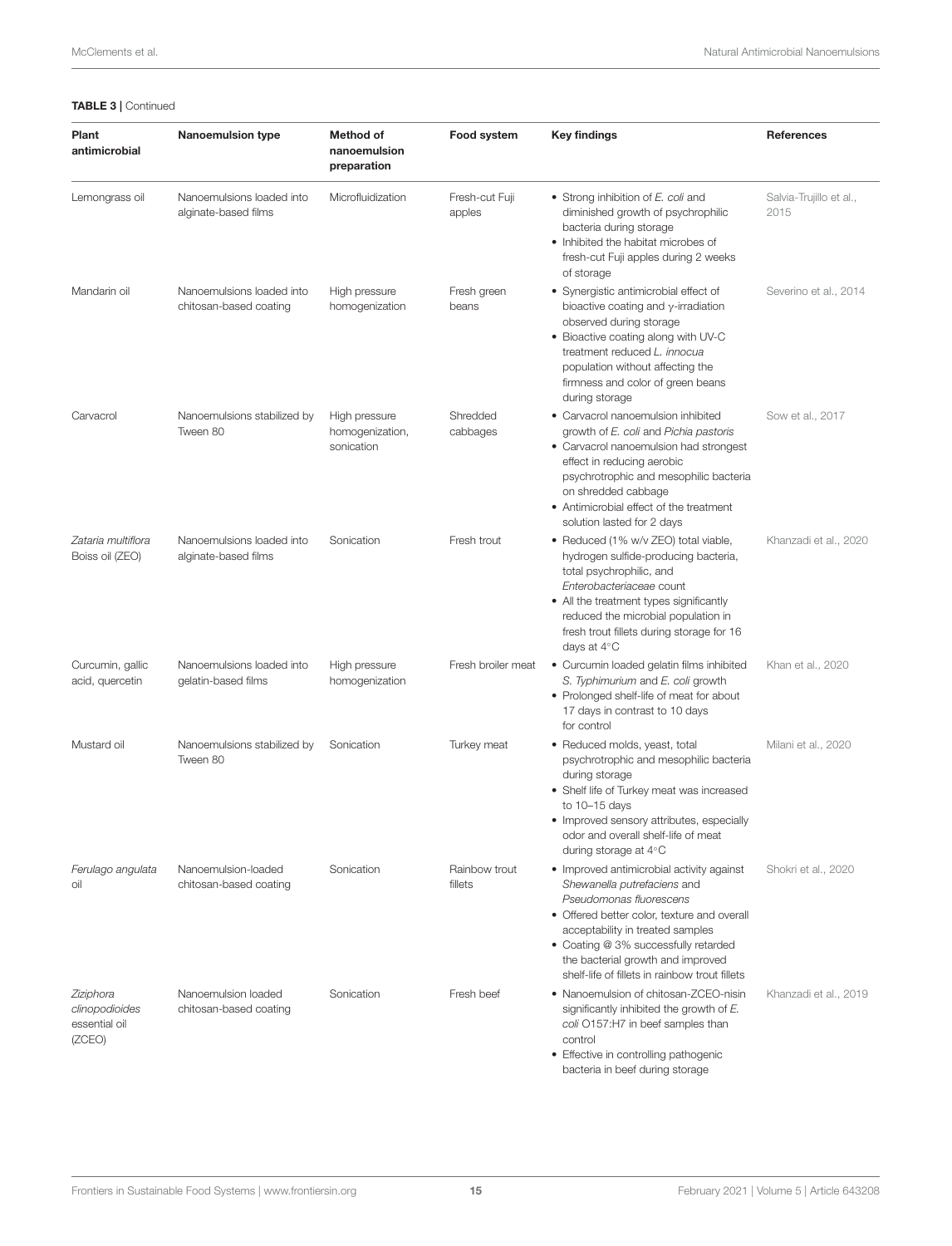mixture of gelatin and lecithin have been shown to exhibit strong antibacterial activity against L. monocytogenes and E. coli O157:H7 in milk and cantaloupe juice (Xue et al., 2017). In some studies, the fat level in dairy products has been shown to influence the antibacterial activity of nanoemulsions. For instance, a higher inhibition of L. monocytogenes was reported in reduced fat milk (5 log CFU/ml) than in full fat milk (3 log CFU/ml) after 48 h storage (Xue et al., 2017). This effect can be attributed to partitioning of more of the hydrophobic antimicrobial agents into the milk fat globules in the full fat milk.

Nanoemulsion-based antimicrobial edible coatings prepared from oregano oil were shown to extend the shelf-life of low-fat cheese by inhibiting the growth of bacteria, molds and yeasts (Artiga-Artigas et al., 2017). In another study, encapsulation of basil (O. basilicum), mint (M. piperita), sea buckthorn (Hippophae rhamnoides), and fennel (Foeniculum vulgare) oils in sodium alginate hydrogels improved the quality characteristics and shelf-life of yogurt, which was attributed to their antimicrobial and antioxidant effects (Constantinescu et al., 2019).

#### Fish and Fish Products

In a recent study, thyme oil nanoemulsions were shown to exhibit antimicrobial activity against various food-borne pathogens (S. Paratyphi A, S. aureus, K. pneumoniae, and E. faecalis) and spoilage bacteria (Pseudomonas luteola, Photobacterium damselae, Vibrio vulnificus, E. faecalis, Serratia liquefaciens, and Proteus mirabilis) associated with fish and fish products (Ozogul et al., 2020). The antimicrobial activity of these nanoemulsions was attributed to their ability to damage the bacterial cell membranes. Similarly, sage oil nanoemulsions were shown to exhibit strong antimicrobial activity against foodborne pathogens and spoilage organisms, such as E. faecalis, K. pneumoniae, S. Paratyphi A, and S. aureus, with MIC values in the range 6.25–12.5 mg/ml (Yazgan, 2020). In another study, Joe et al. (2012) reported a significant reduction in heterotrophic and lactic acid bacteria populations, and an extension in shelflife, for fish steaks treated with sunflower oil nanoemulsions. Similarly, sea bream and sea bass fillets treated with sunflower oil nanoemulsions had a lower microbial load and longer shelflife than control samples during refrigerated storage (Yazgan et al., 2017). These studies show the potential of plant-based antimicrobial nanoemulsions as preservatives to improve the safety, quality, and shelf-life of fish products (Acevedo-Fani et al., 2017a).

#### Fruits and Vegetables

Fresh or only minimally processed fruits and vegetables are linked to foodborne diseases because microbial contaminants may be present. Numerous studies have shown that plantbased antimicrobial nanoemulsions can be used to improve the quality and safety of fruits and vegetables (Prakash et al., 2018). For instance, chitosan-based edible coatings containing mandarin oil nanoemulsions exhibited antimicrobial activity against L. innocua in green beans (Severino et al., 2014). Similarly, thymol nanoemulsions inhibited the growth of molds (B. cinerea) on refrigerated tomatoes (Robledo et al., 2018). In another study, edible coatings containing lemon oil nanoemulsions improved the safety and quality of freshly cut Fuji apples (Salvia-Trujillo et al., 2015), which was attributed to their ability to inhibit microbial growth. Oregano oil nanoemulsions have been reported to reduce the growth of S. Typhimurium, and E. coli O157:H7 on fresh lettuce by 3.4, 2.3, and 3.1 log CFU/g, respectively (Bhargava et al., 2015). Similarly, geranioland carvacrol-loaded nanoemulsions significantly inhibited the growth of Gram-positive bacteria (B. cereus) and Gram-negative bacteria (E. coli) (Syed and Sarkar, 2018). These results highlight the potential of plant-based nanoemulsions to improve the quality, safety, and shelf-life of minimally processed or fresh fruits and vegetables.

## Cereals and Cereal-Based Products

Both raw and processed cereal-based products are prone to spoilage microorganisms, such as bacteria, yeast, and mold. This spoilage reduces the quality and safety of cereal products and causes food safety concerns. There have only been a few studies on the use of nanoemulsions to improve the efficacy of plant-based antimicrobial agents in cereal-based products (Kaur and Kaur, 2020). Methylcellulose films loaded with clove bud oil (S. aromaticum) or oregano oil (Origanum vulgare) nanoemulsions have been shown to inhibit the growth of yeasts and molds in sliced bread (Otoni et al., 2014). The antimicrobial activity of these systems increased as their droplet size decreased, which meant that a lower dose could be used for the nanoemulsions. Myristica fragrans oil encapsulated within chitosan nano-particles exhibited strong antimicrobial activity against A. flavus in stored rice (Das et al., 2020c). An αterpineol-loaded chitosan nanoemulsion was reported to inhibit yeasts and molds growth, as well as aflatoxin  $B_1$  production in stored maize (Chaudhari et al., 2020a). Similarly, eugenol and Origanum majorana L. oils loaded into nanoemulsions have been shown to exhibit antifungal and anti-aflatoxigenic activity, thereby improving the shelf-life of stored foods (Chaudhari et al., 2020b; Das et al., 2021a). In addition, methylcellulosebased films loaded with essential oil (oregano  $+$  thyme oil) nanoemulsions have been shown to exhibit antifungal activity in rice (Hossain et al., 2019). In particular, they exhibited strong activity against A. niger, Aspergillus flavus, Aspergillus parasiticus, and Penicillium chrysogenum.

# SAFETY ASPECTS OF PLANT ANTIMICROBIAL BASED NANO-FORMULATIONS

As stated earlier, plant-based antimicrobials have been widely used as therapeutics, food preservatives, and biocides for many years. In the past two decades, many studies have focused on the efficacy, biological activity, and pharmacological potential of these antimicrobials (Juneja et al., 2012; Mickymaray, 2019). However, there is still a lack of detailed information about the potential toxicity of plant-based antimicrobial nanoemulsions (Chaudhry et al., 2017). Even so, some studies on the toxicological effects of specific formulations have been reported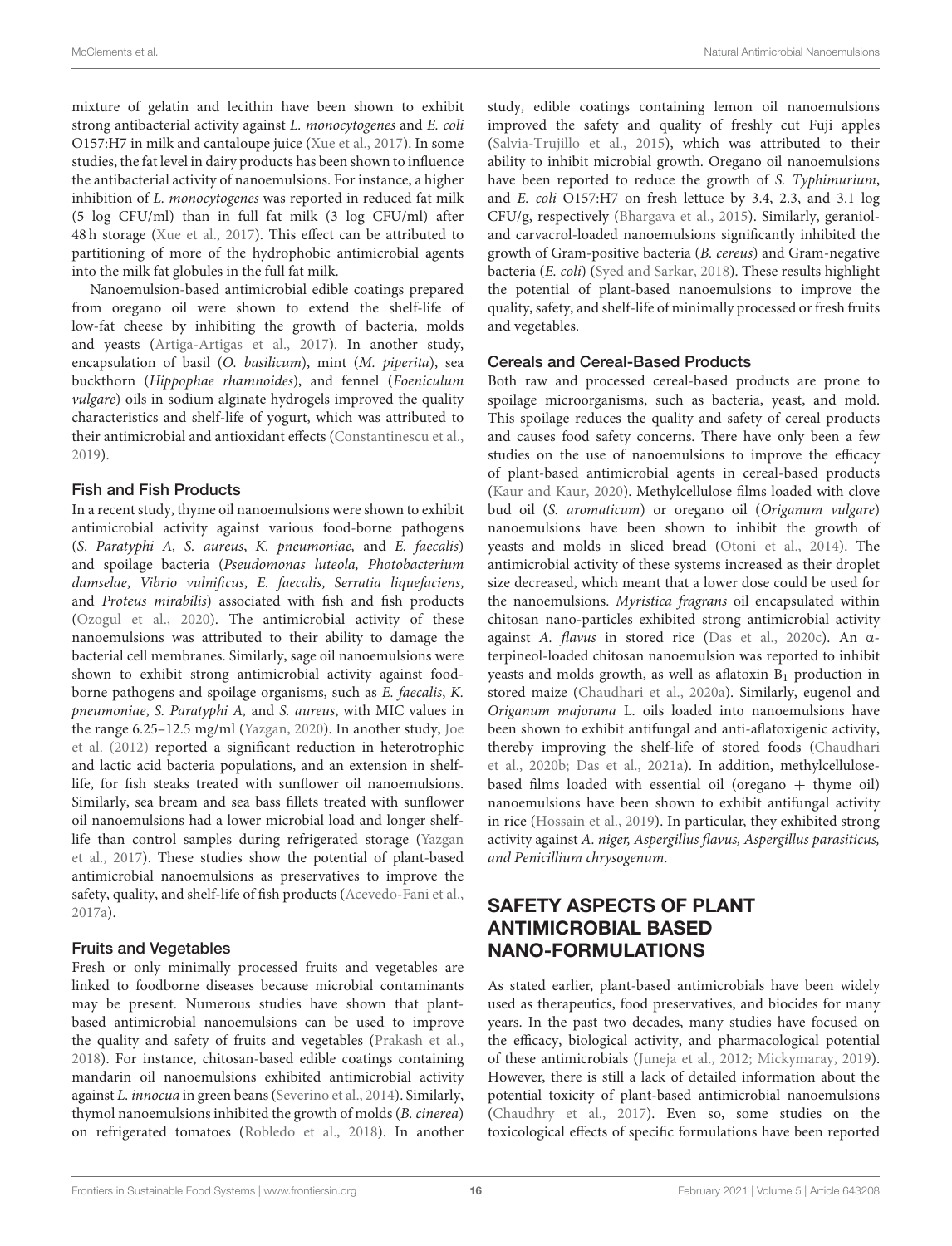(Carocho et al., 2015; Davidson et al., 2015; Jeevanandam et al., 2017). Some of the surfactants, excipients, and other additives used to formulate these nanoenabled antimicrobial systems may have toxic effects when used at sufficiently high concentrations (McClements, 2011; Simões et al., 2018). Furthermore, the small size of the droplets in nanoemulsions may alter their behavior within the human gut, which could alter their toxicity (McClements and Xiao, 2012; Ribeiro et al., 2017; Wani et al., 2018). For instance, they may be absorbed in different regions of the gastrointestinal tract, they may have different pharmacokinetic profiles, or they may interfere with the gut microbiome. There is clearly a need for a more comprehensive assessment of the potential toxicological effects of plant-based antimicrobial nanoemulsions, which would involve developing standardized methods for their proper physicochemical characterization, risk assessment, and exposure assessment (Hardy et al., 2018; Rasmussen et al., 2018). Government agencies like EFSA (European Food Safety Authorities) are developing principles for the safety evaluation and authorization of nano-based materials (Amenta et al., 2015), with the ultimate goal of facilitating the development of effective products that are also safe for use.

## CONCLUDING REMARKS AND FUTURE **OPPORTUNITIES**

The use of synthetic compounds in food preservation and food safety applications has raised consumer concerns due to perceived adverse health effects, the development of antimicrobial resistance, and environmental pollution. To address these issues, the use of plant-based antimicrobial substances for food preservation has become an important area of research. Many of these substances cannot be used in their pure form because of solubility, stability, and activity issues. For this reason, nanoemulsion-based delivery systems

## **REFERENCES**

- Abd El Kader, A. E., and Abu Hashish, H. M. (2020). Encapsulation techniques of food bioproduct. Egypt. J. Chem. 63, 1881–1909. doi: 10.21608/ejchem.2019.16269.1993
- Abdou, E. S., Galhoum, G. F., and Mohamed, E. N. (2018). Curcumin loaded nanoemulsions/pectin coatings for refrigerated chicken fillets. Food Hydrocoll. 83, 445–453. doi: 10.1016/j.foodhyd.2018.05.026
- Aberkane, L., Roudaut, G., and Saurel, R. (2014). Encapsulation and oxidative stability of PUFA-rich oil microencapsulated by spray drying using pea protein and pectin. Food Bioprocess Technol. 7, 1505–1517. doi: 10.1007/s11947-013-1202-9
- Acevedo-Fani, A., Soliva-Fortuny, R., and Martín-Belloso, O. (2017a). Nanoemulsions as edible coatings. Curr. Opin. Food Sci. 15, 43–49. doi: 10.1016/j.cofs.2017.06.002
- Acevedo-Fani, A., Soliva-Fortuny, R., and Martín-Belloso, O. (2017b). Nanostructured emulsions and nanolaminates for delivery of active ingredients: improving food safety and functionality. Trends Food Sci. Technol. 60, 12–22. doi: 10.1016/j.tifs.2016.10.027
- Akhavan, S., Assadpour, E., Katouzian, I., and Jafari, S. M. (2018). Lipid nano scale cargos for the protection and delivery of food bioactive

are being designed to overcome these limitations, as well as to create targeted or controlled release systems. Nevertheless, these nanoemulsions must be carefully designed to ensure they have the required functional attributes, which involves tight control of their formulation and manufacture. In particular, the composition, concentration, size, and surface charge of the oil droplets must be designed for the specific application. One or more antimicrobial substances can be located within different locations within nanoemulsions: non-polar antimicrobials in the oil droplets; polar antimicrobials in the water phase; and, amphiphilic antimicrobials in the interfacial region.

Much of the research carried out so far has been on simple model systems. However, food matrix effects are known to have a major impact on the efficacy of antimicrobial nanoemulsions because of partitioning and interaction effects. Consequently, more studies should be carried out on the impact of plantbased antimicrobial nanoemulsions on the quality attributes, safety, and shelf-lives of real food products. In addition, more research is required to identify the mechanisms of action of different antimicrobials under different conditions, as well as their potential for causing toxicity.

## AUTHOR CONTRIBUTIONS

DM planned and edited the final draft of manuscript. AD, PD, PN, and NC researched the literature and wrote first draft of manuscript. All authors contributed to the article and approved the submitted version.

## FUNDING

This material was partly based upon work supported by the National Institute of Food and Agriculture, USDA, Massachusetts Agricultural Experiment Station (Project Number 831) and USDA, AFRI Grants (2016-08782 and 2020-03921).

ingredients and nutraceuticals. Trends Food Sci. Technol. 74, 132–146. doi: 10.1016/j.tifs.2018.02.001

- Akiyama, H., Fujii, K., Yamasaki, O., Oono, T., and Iwatsuki, K. (2001). Antibacterial action of several tannins against Staphylococcus aureus. J. Antimicrob. Chemother. 48, 487–491. doi: 10.1093/jac/48.4.487
- Amenta, V., Aschberger, K., Arena, M., Bouwmeester, H., Botelho Moniz, F., Brandhoff, P., et al. (2015). Regulatory aspects of nanotechnology in the agri/feed/food sector in EU and non-EU countries. Regul. Toxicol. Pharmacol. 73, 463–476. doi: 10.1016/j.yrtph.2015.06.016
- Anton, N., Benoit, J. P., and Saulnier, P. (2008). Design and production of nanoparticles formulated from nano-emulsion templates-a review. J. Control. Release 128, 185–199. doi: 10.1016/j.jconrel.2008.02.007
- Arancibia, C., Bayarri, S., and Costell, E. (2013). Comparing carboxymethyl cellulose and starch as thickeners in oil/water emulsions. implications on rheological and structural properties. Food Biophys. 8, 122–136. doi: 10.1007/s11483-013-9287-2
- Arshad, M. S., and Batool, S. A. (2017). "Natural antimicrobials, their sources and food safety," in Food Additives, eds D. N. Karunaratne and G. Pamunuwa (London: IntechOpen Limited), 87–100. doi: 10.5772/intechopen.70197
- Artiga-Artigas, M., Acevedo-Fani, A., and Martín-Belloso, O. (2017). Improving the shelf life of low-fat cut cheese using nanoemulsion-based edible coatings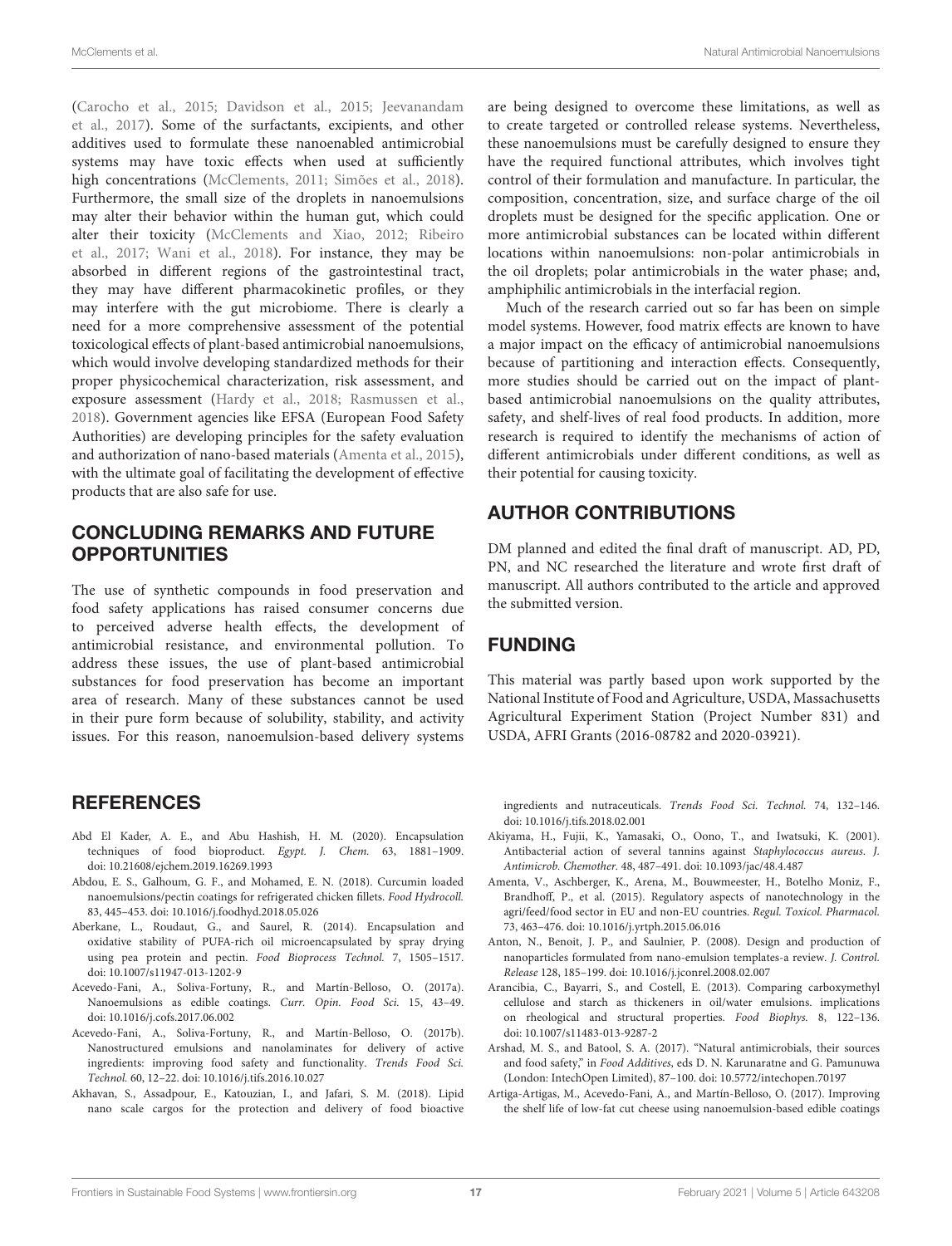containing oregano essential oil and mandarin fiber. Food Control 76, 1–12. doi: 10.1016/j.foodcont.2017.01.001

- Aruguete, D. M., Kim, B., Hochella, M. F., Ma, Y., Cheng, Y., Hoegh, A., et al. (2013). Antimicrobial nanotechnology: its potential for the effective management of microbial drug resistance and implications for research needs in microbial nanotoxicology. Environ. Sci. Process. Impacts 15, 93–102. doi: 10.1039/c2em30692a
- Aumeeruddy-Elalfi, Z., Gurib-Fakim, A., and Mahomoodally, F. (2015). Antimicrobial, antibiotic potentiating activity and phytochemical profile of essential oils from exotic and endemic medicinal plants of Mauritius. Ind. Crops Prod. 71, 197–204. doi: 10.1016/j.indcrop.2015.03.058
- Bai, L., and McClements, D. J. (2016). Development of microfluidization methods for efficient production of concentrated nanoemulsions: comparison of singleand dual-channel microfluidizers. J. Colloid Interface Sci. 466, 206–212. doi: 10.1016/j.jcis.2015.12.039
- Bajer, T., Šilha, D., Ventura, K., and Bajerová, P. (2017). Composition and antimicrobial activity of the essential oil, distilled aromatic water and herbal infusion from Epilobium parviflorum Schreb. Ind. Crops Prod. 100, 95–105. doi: 10.1016/j.indcrop.2017.02.016
- Baker, J. R., Hamouda, T., Shih, A., and Andrzej, M. (2003). Non-Toxic Antimicrobial Compositions and Methods of Use. US Patent 6,559,189.
- Balta, I., Brinzan, L., Stratakos, A. C., Linton, M., Kelly, C., Pinkerton, L., et al. (2017). Geraniol and linalool loaded nanoemulsions and their antimicrobial activity. Bull. Univ. Agric. Sci. Vet. Med. Cluj-Napoca. Anim. Sci. Biotechnol. 74:157. doi: 10.15835/buasvmcn-asb:0025
- Baranwal, A., Srivastava, A., Kumar, P., Bajpai, V. K., Maurya, P. K., and Chandra, P. (2018). Prospects of nanostructure materials and their composites as antimicrobial agents. Front. Microbiol. 9:422. doi: 10.3389/fmicb.2018.00422
- Barba, F. J., Ahrné, L., Xanthakis, E., Landerslev, M. G., and Orlien, V. (2018). "Innovative technologies for food preservation," in Innovative technologies Technologies for food Food Preservation: Inactivation of Spoilage and Pathogenic Microorganisms, eds F. J. Barba, A. S. Sant'Ana, V. Orlien and M. Koubaa (Cambridge: Academic Press), 25–51. doi: 10.1016/B978-0-12-811031-7.00002-9
- Barbosa Pelegrini, P., Del Sarto, R. P., Silva, O. N., Franco, O. L., and Grossi-De-Sa, M. F. (2011). Antibacterial peptides from plants: what they are and how they probably work. Biochem. Res. Int. 349. doi: 10.1155/2011/250349
- Barros-Velazquez, J. (2016). Antimicrobial Food Packaging. 1st ed. San Diego, CA; New York, NY: Academic Press.
- Basile, A., Sorbo, S., Spadaro, V., Bruno, M., Maggio, A., Faraone, N., et al. (2009). Antimicrobial and antioxidant activities of coumarins from the roots of Ferulago campestris (Apiaceae). Molecules 14, 939–952. doi: 10.3390/molecules14030939
- Bassole, I. H. N., Ouattara, A. S., Nebie, R., Ouattara, C. A. T., Kabore, Z. I., and Traore, S. A. (2003). Chemical composition and antibacterial activities of the essential oils of Lippia chevalieri and Lippia multiflora from Burkina Faso. Phytochemistry 62, 209–212. doi: 10.1016/S0031-9422(02)00477-6
- Bayarri, S., González-Tomás, L., and Costell, E. (2009). Viscoelastic properties of aqueous and milk systems with carboxymethyl cellulose. Food Hydrocoll. 23, 441–450. doi: 10.1016/j.foodhyd.2008.02.002
- Belhaoues, S., Amri, S., and Bensouilah, M. (2020). Major phenolic compounds, antioxidant and antibacterial activities of Anthemis praecox Link aerial parts. South African J. Bot. 131, 200–205. doi: 10.1016/j.sajb.2020. 02.018
- Bhadekar, R., and Bhola, J. (2019). "Nonconventional preservation techniques: current trends and future prospects," in Preservatives and Preservation Approaches in Beverages: Volume 15: The Science of Beverages, eds A. M. Grumezescu and A. M. Holban (Cambridge: Academic Press), 115–147. doi: 10.1016/B978-0-12-816685-7.00004-5
- Bhargava, K., Conti, D. S., da Rocha, S. R. P., and Zhang, Y. (2015). Application of an oregano oil nanoemulsion to the control of foodborne bacteria on fresh lettuce. Food Microbiol. 47, 69–73. doi: 10.1016/j.fm.2014. 11.007
- Boor, K. J., Wiedmann, M., Murphy, S., and Alcaine, S. (2017). A 100-year review: microbiology and safety of milk handling. J. Dairy Sci. 100, 9933–9951. doi: 10.3168/jds.2017-12969
- Borges, A., Ferreira, C., Saavedra, M. J., and Simões, M. (2013). Antibacterial activity and mode of action of ferulic and gallic acids against pathogenic

bacteria. Microb. Drug Resist. 19, 256–265. doi: 10.1089/mdr.2012. 0244

- Borrin, T. R., Georges, E. L., Moraes, I. C. F., and Pinho, S. C. (2016). Curcuminloaded nanoemulsions produced by the emulsion inversion point (EIP) method: an evaluation of process parameters and physico-chemical stability. J. Food Eng. 169, 1–9. doi: 10.1016/j.jfoodeng.2015.08.012
- Bouarab Chibane, L., Degraeve, P., Ferhout, H., Bouajila, J., and Oulahal, N. (2019). Plant antimicrobial polyphenols as potential natural food preservatives. J. Sci. Food Agric. 99, 1457–1474. doi: 10.1002/jsfa.9357
- Bouchemal, K., Briançon, S., Perrier, E., and Fessi, H. (2004). Nano-emulsion formulation using spontaneous emulsification: solvent, oil and surfactant optimisation. Int. J. Pharm. 280, 241–251. doi: 10.1016/j.ijpharm.2004.05.016
- Buranasuksombat, U., Kwon, Y. J., Turner, M., and Bhandari, B. (2011). Influence of emulsion droplet size on antimicrobial properties. Food Sci. Biotechnol. 20, 793–800. doi: 10.1007/s10068-011-0110-x
- Burt, S. (2004). Essential oils: their antibacterial properties and potential applications in foods - a review. Int. J. Food Microbiol. 94, 223–253. doi: 10.1016/j.ijfoodmicro.2004.03.022
- Çakmak, H., Özselek, Y., Turan, O. Y., Firatligil, E., and Karbancioglu-Güler, F. (2020). Whey protein isolate edible films incorporated with essential oils: antimicrobial activity and barrier properties. Polym. Degrad. Stab. 179:285. doi: 10.1016/j.polymdegradstab.2020.109285
- Can Karaca, A., Low, N. H., and Nickerson, M. T. (2015). Potential use of plant proteins in the microencapsulation of lipophilic materials in foods. Trends Food Sci. Technol. 42, 5–12. doi: 10.1016/j.tifs.2014.11.002
- Carocho, M., Morales, P., and Ferreira, I. C. F. R. (2015). Natural food additives: quo vadis? Trends Food Sci. Technol. 45, 284–295. doi: 10.1016/j.tifs.2015.06.007
- Chakraborty, A., and Dhar, P. (2017). A review on potential of proteins as an excipient for developing a nano-carrier delivery system. Crit. Rev. Ther. Drug Carrier Syst. 34, 453–488. doi: 10.1615/CritRevTherDrugCarrierSyst.2017018612
- Chanamai, R., and McClements, D. J. (2000). Impact of weighting agents and sucrose on gravitational separation of beverage emulsions. J. Agric. Food Chem. 48, 5561–5565. doi: 10.1021/jf0002903
- Chang, Y., McLandsborough, L., and McClements, D. J. (2012). Physical properties and antimicrobial efficacy of thyme oil nanoemulsions: influence of ripening inhibitors. J. Agric. Food Chem. 60, 12056–12063. doi: 10.1021/jf304045a
- Chang, Y., McLandsborough, L., and McClements, D. J. (2013). Physicochemical properties and antimicrobial efficacy of carvacrol nanoemulsions formed by spontaneous emulsification. J. Agric. Food Chem. 61, 8906–8913. doi: 10.1021/jf402147p
- Chaudhari, A. K., Singh, A., Singh, V. K., Dwivedy, A. K., Das, S., Grace Ramsdam, M., et al. (2020a). Assessment of chitosan biopolymer encapsulated α-Terpineol against fungal, aflatoxin B1 (AFB1) and free radicals mediated deterioration of stored maize and possible mode of action. Food Chem. 311:126010. doi: 10.1016/j.foodchem.2019.126010
- Chaudhari, A. K., Singh, V. K., Das, S., Deepika, Prasad, J., Dwivedy, A. K., and Dubey, N. K. (2020b). Improvement of in vitro and in situ antifungal, AFB1 inhibitory and antioxidant activity of Origanum majorana L. essential oil through nanoemulsion and recommending as novel food preservative. Food Chem. Toxicol. 143:111536. doi: 10.1016/j.fct.2020.111536
- Chaudhry, Q., Watkins, R., and Castle, L. (2017). Nanotechnologies in Food: what, why & how? RSC Nanosci. Nanotechnol. 1–19. doi: 10.1039/9781782626879-00001
- Chouhan, S., Sharma, K., and Guleria, S. (2017). Antimicrobial activity of some essential oils—present status and future perspectives. Medicines 4:58. doi: 10.3390/medicines4030058
- Choupanian, M., Omar, D., Basri, M., and Asib, N. (2017). Preparation and characterization of neem oil nanoemulsion formulations against Sitophilus oryzae and Tribolium castaneum adults. J. Pestic. Sci. 42, 158–165. doi: 10.1584/jpestics.D17-032
- Chu, Y., Gao, C. C., Liu, X., Zhang, N., Xu, T., Feng, X., et al. (2020). Improvement of storage quality of strawberries by pullulan coatings incorporated with cinnamon essential oil nanoemulsion. LWT-Food Sci. Technol. 122:109054. doi: 10.1016/j.lwt.2020.109054
- Constantinescu, A. M., Tita, M. A., and Georgescu, C. (2019). Comparative analysis of yoghurts obtained with bioactive compounds. Bull. Transilv.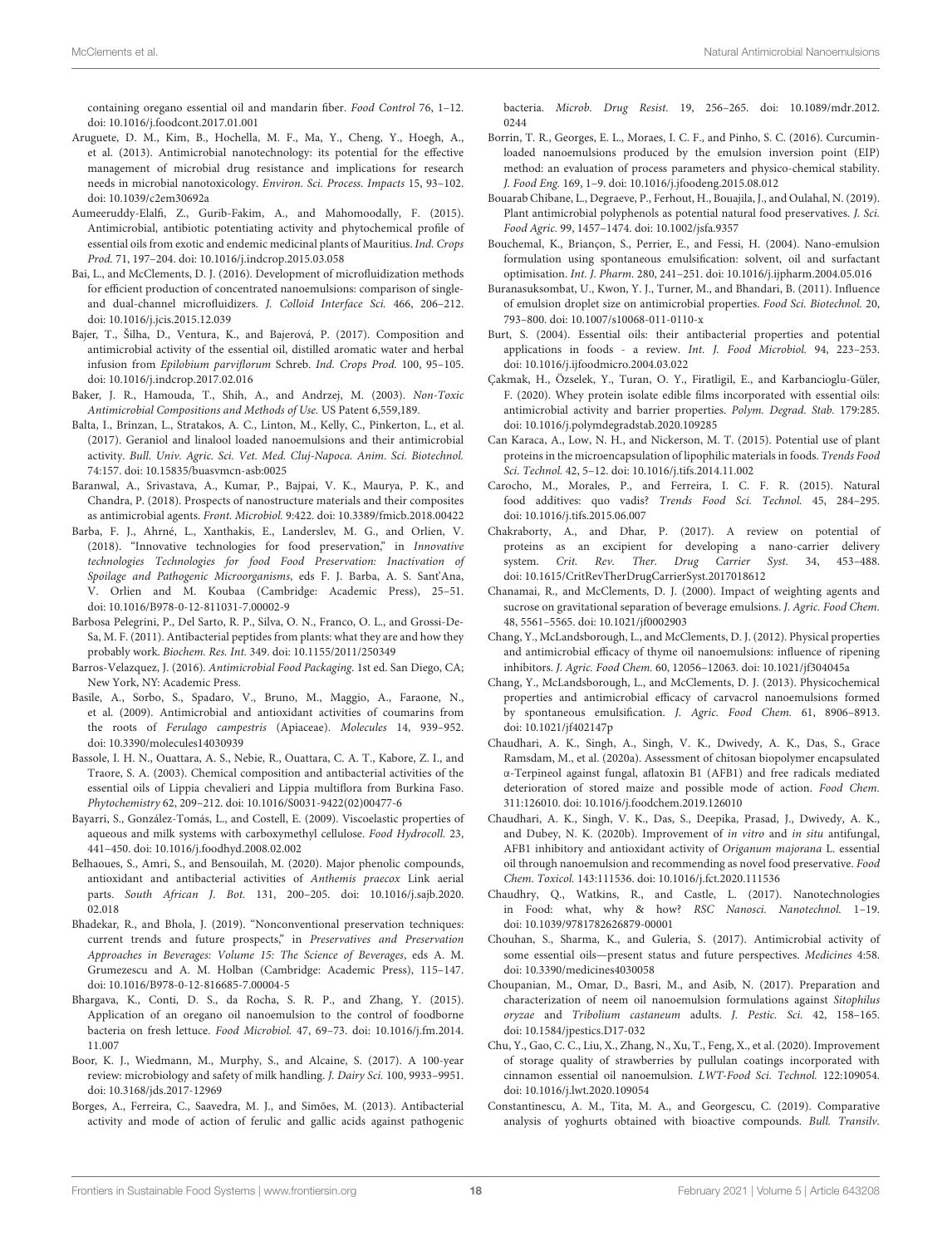Univ. Brasov, Ser. II For. Wood Ind. Agric. Food Eng. 12, 73–84. doi: 10.31926/but.fwiafe.2019.12.61.2.6

- Coppo, E., and Marchese, A. (2014). Antibacterial activity of polyphenols. Curr. Pharm. Biotechnol. 15, 380–390. doi: 10.2174/138920101504140825121142
- Cowan, M. M. (1999). Plant products as antimicrobial agents. Clin. Microbiol. Rev. 12, 564–582.
- Cushnie, T. P. T., Cushnie, B., and Lamb, A. J. (2014). Alkaloids: an overview of their antibacterial, antibiotic-enhancing and antivirulence activities. Int. J. Antimicrob. Agents 44, 377–386. doi: 10.1016/j.ijantimicag.2014.06.001
- Dabbaghi, A., Kabiri, K., Ramazani, A., Zohuriaan-Mehr, M. J., and Jahandideh, A. (2019). Synthesis of bio-based internal and external cross-linkers based on tannic acid for preparation of antibacterial superabsorbents. Polym. Adv. Technol. 30, 2894–2905. doi: 10.1002/pat.4722
- Dai, J., and Mumper, R. J. (2010). Plant phenolics: extraction, analysis and their antioxidant and anticancer properties. Molecules 15, 7313–7352. doi: 10.3390/molecules15107313
- Das, A. K., Nanda, P. K., Bandyopadhyay, S., Banerjee, R., Biswas, S., and McClements, D. J. (2020a). Application of nanoemulsion-based approaches for improving the quality and safety of muscle foods: a comprehensive review. Compr. Rev. Food Sci. Food Saf. 19, 2677–2700. doi: 10.1111/1541-4337.12604
- Das, A. K., Nanda, P. K., Chowdhury, N. R., Dandapat, P., Gagaoua, M., Chauhan, P., et al. (2021b). Application of pomegranate by-products in muscle foods: oxidative indices, colour stability, shelf life and health benefits. Molecules 26:467. doi: 10.3390/molecules26020467
- Das, A. K., Nanda, P. K., Das, A., and Biswas, S. (2019). "Hazards and safety issues of meat and meat products," in Food Safety and Human Health, eds R. L. Singh, and S. Mondal (Cambridge: Elsevier Academic Press), 145–168. doi: 10.1016/b978-0-12-816333-7.00006-0
- Das, A. K., Nanda, P. K., Madane, P., Biswas, S., Das, A., Zhang, W., et al. (2020b). A comprehensive review on antioxidant dietary fibre enriched meat-based functional foods. Trends Food Sci. Technol. 99, 323–336. doi: 10.1016/j.tifs.2020.03.010
- Das, S., Singh, V. K., Dwivedy, A. K., Chaudhari, A. K., Deepika, and Dubey, N. K. (2021a). Eugenol loaded chitosan nanoemulsion for food protection and inhibition of Aflatoxin B1 synthesizing genes based on molecular docking. Carbohyd. Polym. 255:117339. doi: 10.1016/j.carbpol.2020.117339
- Das, S., Singh, V. K., Dwivedy, A. K., Chaudhari, A. K., Upadhyay, N., Singh, A., et al. (2020c). Fabrication, characterization and practical efficacy of Myristica fragrans essential oil nanoemulsion delivery system against postharvest biodeterioration. Ecotoxicol. Environ. Safety 189:110000. doi: 10.1016/j.ecoenv.2019.110000
- Davidson, P. M., Cekmer, H. B., Monu, E. A., and Techathuvanan, C. (2015). "The use of natural antimicrobials in food: an overview," in Handbook of Natural Antimicrobials for Food Safety and Quality, ed T. M. Taylor (Cambridge: Woodhead Publishing), 1–27. doi: 10.1016/B978-1-78242-034-7.00001-3
- Davidson, P. M., Taylor, T. M., and Schmidt, S. E. (2014). "Chemical preservatives and natural antimicrobial compounds," in Food Microbiology: Fundamentals, and Frontiers, 3rd Edn, eds M. P. Doyle, F. Diez-Gonzalez, and C. Hill (Hoboken: Wiley Publishing), 713–745. doi: 10.1128/9781555815912.ch33
- Dávila-Rodríguez, M., López-Malo, A., Palou, E., Ramírez-Corona, N., and Jiménez-Munguía, M. T. (2019). Antimicrobial activity of nanoemulsions of cinnamon, rosemary, and oregano essential oils on fresh celery. LWT 112, 14.108247.doi: 10.1016/j.lwt.2019.06.014
- Decarlo, A., Zeng, T., Dosoky, N. S., Satyal, P., and Setzer, W. N. (2020). The essential oil composition and antimicrobial activity of Liquidambar formosana oleoresin. Plants 9, 1–15. doi: 10.3390/plants9070822
- Dey, T. K., Banerjee, P., Chatterjee, R., and Dhar, P. (2018). Designing of ω-3 PUFA enriched biocompatible nanoemulsion with sesame protein isolate as a natural surfactant: focus on enhanced shelf-life stability and biocompatibility. Colloids Surfaces A Physicochem. Eng. Asp. 538, 36–44. doi: 10.1016/j.colsurfa.2017.10.066
- Di Pasqua, R., Hoskins, N., Betts, G., and Mauriello, G. (2006). Changes in membrane fatty acids composition of microbial cells induced by addiction of thymol, carvacrol, limonene, cinnamaldehyde, and eugenol in the growing media. J. Agric. Food Chem. 54, 2745–2749. doi: 10.1021/jf052722l
- Diao, W. R., Hu, Q. P., Zhang, H., and Xu, J. G. (2014). Chemical composition, antibacterial activity and mechanism of action of essential oil

from seeds of fennel (Foeniculum vulgare Mill.). Food Control 35, 109–116. doi: 10.1016/j.foodcont.2013.06.056

- Dietrich, H., and Pour Nikfardjam, M. S. (2017). "Influence of phenolic compounds and tannins on wine-related microorganisms," in Biology of Microorganisms on Grapes, in Must and in Wine, eds H. König, G. Unden, and J. Fröhlich (Berlin: Springer-Verlag Berlin Heidelberg), 421–454. doi: 10.1007/978-3-319-60021-5\_18
- Donsì, F., Annunziata, M., Vincensi, M., and Ferrari, G. (2012). Design of nanoemulsion-based delivery systems of natural antimicrobials: effect of the emulsifier. J. Biotechnol. 159, 342–350. doi: 10.1016/j.jbiotec.2011. 07.001
- Donsì, F., and Ferrari, G. (2016). Essential oil nanoemulsions as antimicrobial agents in food. J. Biotechnol. 233, 106–120. doi: 10.1016/j.jbiotec.2016. 07.005
- Donsì, F., Senatore, B., Huang, Q., and Ferrari, G. (2010). Development of novel pea protein-based nanoemulsions for delivery of nutraceuticals. J. Agric. Food Chem. 58, 10653–10660. doi: 10.1021/jf101804g
- Evans, W. C. (2009). "Alkaloids," in Trease and Evans Pharmacognosy, eds P. Graham, J. Urguhart, and F. Conn (Edingburgh: Elsevier), 354–356.
- Falcone Ferreyra, M. L., Rius, S. P., and Casati, P. (2012). Flavonoids: biosynthesis, biological functions, and biotechnological applications. Front. Plant Sci. 3:222. doi: 10.3389/fpls.2012.00222
- Falleh, H., Ben Jemaa, M., Saada, M., and Ksouri, R. (2020). Essential oils: a promising eco-friendly food preservative. Food Chem. 330:127268. doi: 10.1016/j.foodchem.2020.127268
- Fan, X., Ngo, H., and Wu, C. (2018). "Natural and bio-based antimicrobials: a review," in ACS Symposium Series (Washington), 1–24. doi: 10.1021/bk-2018-1287.ch001
- Fathima, A., and Rao, J. R. (2016). Selective toxicity of catechin—a natural flavonoid towards bacteria. Appl. Microbiol. Biotechnol. 100, 6395–6402. doi: 10.1007/s00253-016-7492-x
- Feng, J., Zhang, Q., Liu, Q., Zhu, Z., McClements, D. J., and Jafari, S. M. (2018). "Application of nanoemulsions in formulation of pesticides," in Nanoemulsions: Formulation, Applications, and Characterization, eds S. M. Jafari and D. J. McClements (Cambridge: Academic Press), 379–413. doi: 10.1016/B978-0-12-811838-2.00012-6
- Fernandes, C. P., de Almeida, F. B., Silveira, A. N., Gonzalez, M. S., Mello, C. B., Feder, D., et al. (2014). Development of an insecticidal nanoemulsion with Manilkara subsericea (Sapotaceae) extract. J. Nanobiotechnology 12:22. doi: 10.1186/1477-3155-12-22
- Ferreira, C. D., and Nunes, I. L. (2019). Oil nanoencapsulation: development, application, and incorporation into the food market. Nanoscale Res. Lett. 14:9. doi: 10.1186/s11671-018-2829-2
- Ferreira, J. P., Alves, D., Neves, O., Silva, J., Gibbs, P. A., and Teixeira, P. C. (2010). Effects of the components of two antimicrobial emulsions on food-borne pathogens. Food Control 21, 227–230. doi: 10.1016/j.foodcont.2009.05.018
- Franco, O. L. (2011). Peptide promiscuity: an evolutionary concept for plant defense. FEBS Lett. 585, 995–1000. doi: 10.1016/j.febslet.2011.03.008
- Ghaderi-Ghahfarokhi, M., Barzegar, M., Sahari, M. A., Ahmadi Gavlighi, H., and Gardini, F. (2017). Chitosan-cinnamon essential oil nanoformulation: application as a novel additive for controlled release and shelf life extension of beef patties. Int. J. Biol. Macromol. 102, 19–28. doi: 10.1016/j.ijbiomac.2017.04.002
- Gharsallaoui, A., Roudaut, G., Chambin, O., Voilley, A., and Saurel, R. (2007). Applications of spray-drying in microencapsulation of food ingredients: an overview. Food Res. Int. 40, 1107–1121. doi: 10.1016/j.foodres.2007.07.004
- Ghosh, V., Mukherjee, A., and Chandrasekaran, N. (2014). Eugenolloaded antimicrobial nanoemulsion preserves fruit juice against microbial spoilage. Colloids Surfaces B Biointerfaces 114, 392–397. doi: 10.1016/j.colsurfb.2013.10.034
- Goel, S., Parihar, P. S., and Meshram, V. (2020). "Plant-derived quinones as a source of antibacterial and anticancer agents," in Bioactive Natural Products in Drug Discovery, eds J. Singh, V. Meshram, and M. Gupta (Singapore: Springer Singapore), 245–279. doi: 10.1007/978-981-15-1394-7\_6
- Górniak, I., Bartoszewski, R., and Króliczewski, J. (2019). Comprehensive review of antimicrobial activities of plant flavonoids. Phytochem. Rev. 18, 241–272. doi: 10.1007/s11101-018-9591-z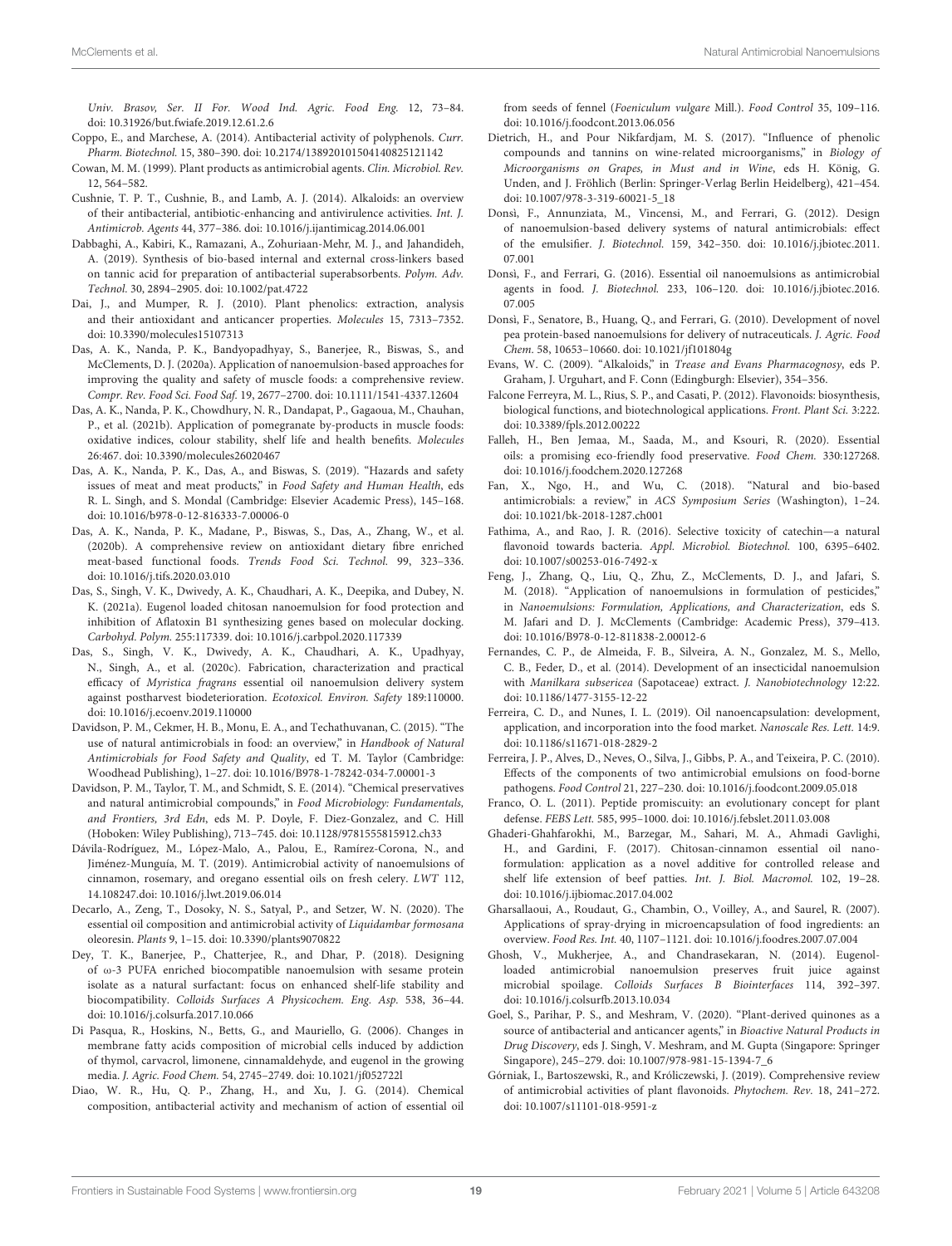- Guerra-Rosas, M. I., Morales-Castro, J., Ochoa-Martínez, L. A., Salvia-Trujillo, L., and Martín-Belloso, O. (2016). Long-term stability of food-grade nanoemulsions from high methoxyl pectin containing essential oils. Food Hydrocoll. 52, 438–446. doi: 10.1016/j.foodhyd.2015.07.017
- Gumus, C. E., Decker, E. A., and McClements, D. J. (2017). Formation and stability of ω-3 oil emulsion-based delivery systems using plant proteins as emulsifiers: lentil, pea, and faba bean proteins. Food Biophys. 12, 186–197. doi: 10.1007/s11483-017-9475-6
- Gupta, N., Rai, D. B., Jangid, A. K., and Kulhari, H. (2019). "Use of nanotechnology in antimicrobial therapy," in Methods in Microbiology, eds V. Gurtler, A. S. Ball, and S. Soni (Elsevier), 143–172. doi: 10.1016/bs.mim.2019.04.004
- Gutierrez, J., Barry-Ryan, C., and Bourke, P. (2008). The antimicrobial efficacy of plant essential oil combinations and interactions with food ingredients. Int. J. Food Microbiol. 124, 91–97. doi: 10.1016/j.ijfoodmicro.2008.02.028
- Hamilton-Miller, J. M. T. (1995). Antimicrobial properties of tea (Camellia sinensis L.). Antimicrob. Agents Chemother. 39, 2375–2377. doi: 10.1128/AAC.39.11.2375
- Hardy, A., Benford, D., Halldorsson, T., Jeger, M. J., Knutsen, H. K., More, S., et al. (2018). Guidance on risk assessment of the application of nanoscience and nanotechnologies in the food and feed chain: part 1, human and animal health. EFSA J. 16:27. doi: 10.2903/j.efsa.2018.5327
- Heydari, M., Amirjani, A., Bagheri, M., Sharifian, I., and Sabahi, Q. (2020). Eco-friendly pesticide based on peppermint oil nanoemulsion: preparation, physicochemical properties, and its aphicidal activity against cotton aphid. Environ. Sci. Pollut. Res. 27, 6667–6679. doi: 10.1007/s11356-019-07332-y
- Hossain, F., Follett, P., Vu, K. D., Salmieri, S., Fraschini, C., Jamshidian, M., et al. (2019). Antifungal activity of combined treatments of active methylcellulosebased films containing encapsulated nanoemulsion of essential oils and γ-irradiation: in vitro and in situ evaluations. Cellulose 26, 1335–1354. doi: 10.1007/s10570-018-2135-2
- Hu, M., Xie, F., Zhang, S., Li, Y., and Qi, B. (2020). Homogenization pressure and soybean protein concentration impact the stability of perilla oil nanoemulsions. Food Hydrocoll. 101:105575. doi: 10.1016/j.foodhyd.2019.105575
- Hussain, A. I., Anwar, F., Hussain Sherazi, S. T., and Przybylski, R. (2008). Chemical composition, antioxidant and antimicrobial activities of basil (Ocimum basilicum) essential oils depends on seasonal variations. Food Chem. 108, 986–995. doi: 10.1016/j.foodchem.2007.12.010
- Hygreeva, D., and Pandey, M. C. (2016). Novel approaches in improving the quality and safety aspects of processed meat products through high pressure processing technology - a review. Trends Food Sci. Technol. 54, 175–185. doi: 10.1016/j.tifs.2016.06.002
- Hyldgaard, M., Mygind, T., and Meyer, R. L. (2012). Essential oils in food preservation: mode of action, synergies, and interactions with food matrix components. Front. Microbiol. 3:12. doi: 10.3389/fmicb.2012.00012
- Ibrahim, S. S. (2020). "Essential oil nanoformulations as a novel method for insect pest control in horticulture," in Horticultural Crops, eds H. K. Baimey, N. Hamamouch, and Y. A. Kolombia (London: IntechOpen Limited), 1–14. doi: 10.5772/intechopen.80747
- Jafari, S. M., Assadpoor, E., He, Y., and Bhandari, B. (2008). Re-coalescence of emulsion droplets during high-energy emulsification. Food Hydrocoll. 22, 1191–1202. doi: 10.1016/j.foodhyd.2007.09.006
- Jeevanandam, J., Aing, Y. S., Chan, Y. S., Pan, S., and Danquah, M. K. (2017). "Nanoformulation and application of phytochemicals as antimicrobial agents," in Antimicrobial Nanoarchitectonics: From Synthesis to Applications, ed A. M. Grumezescu (Elsevier), 61–82. doi: 10.1016/B978-0-323-52733-0.00003-3
- Jiang, T., Liao, W., and Charcosset, C. (2020). Recent advances in encapsulation of curcumin in nanoemulsions: a review of encapsulation technologies, bioaccessibility and applications. Food Res. Int. 132:109035. doi: 10.1016/j.foodres.2020.109035
- Jiménez, M., Domínguez, J. A., Pascual-Pineda, L. A., Azuara, E., and Beristain, C. I. (2018). Elaboration and characterization of O/W cinnamon (Cinnamomum zeylanicum) and black pepper (Piper nigrum) emulsions. Food Hydrocoll. 77, 902–910. doi: 10.1016/j.foodhyd.2017.11.037
- Joe, M. M., Benson, A., Saravanan, V. S., and Sa, T. (2015). In vitro antibacterial activity of nanoemulsion formulation on biofilm, AHL production, hydrolytic enzyme activity, and pathogenicity of Pectobacterium carotovorum sub sp. carotovorum. Physiol. Mol. Plant Pathol. 91, 46–55. doi: 10.1016/j.pmpp.2015.05.009
- Joe, M. M., Chauhan, P. S., Bradeeba, K., Shagol, C., Sivakumaar, P. K., and Sa, T. (2012). Influence of sunflower oil based nanoemulsion (AUSN-4) on the shelf life and quality of Indo-Pacific king mackerel (Scomberomorus guttatus) steaks stored at 20◦C. Food Control 23, 564–570. doi: 10.1016/j.foodcont.2011.08.032
- Jones, M. N., Song, Y. H., Kaszuba, M., and Reboiras, M. D. (1997). The interaction of phospholipid liposomes with bacteria and their use in the delivery of bactericides. J. Drug Target. 5, 25–34. doi: 10.3109/10611869708995855
- Juliani, H. R., Biurrun, F., Koroch, A. R., Oliva, M. M., Demo, M. S., Trippi, V. S., et al. (2002). Chemical constituents and antimicrobial activity of the essential oil of Lantana xenica. Planta Med. 68, 762–764. doi: 10.1055/s-20 02-33803
- Juneja, V. K., Dwivedi, H. P., and Yan, X. (2012). Novel natural food antimicrobials. Annu. Rev. Food Sci. Technol. 3, 381–403. doi: 10.1146/annurev-food-022811-101241
- Kaczmarek, B. (2020). Tannic acid with antiviral and antibacterial activity as a promising component of biomaterials-a minireview. Materials 13:224. doi: 10.3390/ma13143224
- Kaur, R., and Kaur, L. (2020). Encapsulated natural antimicrobials: a promising way to reduce microbial growth in different food systems. Food Control. doi: 10.1016/j.foodcont.2020.107678
- Kennedy, R. O., and Thornes, R. D. (1997). Coumarins: Biology, Applications and Mode of Action. Hoboken, NJ: Willey.
- Keykhosravy, K., Khanzadi, S., Hashemi, M., and Azizzadeh, M. (2020). Chitosanloaded nanoemulsion containing Zataria multiflora Boiss and Bunium persicum Boiss essential oils as edible coatings: its impact on microbial quality of Turkey meat and fate of inoculated pathogens. Int. J. Biol. Macromol. 150, 904–913. doi: 10.1016/j.ijbiomac.2020.02.092
- Khan, M. R., Sadiq, M. B., and Mehmood, Z. (2020). Development of edible gelatin composite films enriched with polyphenol loaded nanoemulsions as chicken meat packaging material. CYTA J. Food 18, 137–146. doi: 10.1080/19476337.2020.1720826
- Khanzadi, S., Azizian, A., Hashemi, M., and Azizzadeh, M. (2019). Chemical composition and antibacterial activity of the emulsion and nano-emulsion of Ziziphora clinopodioides essential oil against Escherichia coli O157:H7. J. Hum. Environ. Heal. Promot. 5, 94–97. doi: 10.29252/jhehp.5.2.8
- Khanzadi, S., Keykhosravy, K., Hashemi, M., and Azizzadeh, M. (2020). Alginate coarse/nanoemulsions containing Zataria multiflora Boiss essential oil as edible coatings and the impact on microbial quality of trout fillet. Aquac. Res. 51, 873–881. doi: 10.1111/are.14418
- Kordali, S., Kotan, R., Mavi, A., Cakir, A., Ala, A., and Yildirim, A. (2005). Determination of the chemical composition and antioxidant activity of the essential oil of Artemisia dracunculus and of the antifungal and antibacterial activities of Turkish Artemisia absinthium, A. dracunculus, Artemisia santonicum, and Artemisia spicig. J. Agric. Food Chem. 53, 9452–9458. doi: 10.1021/jf0516538
- Krishnamoorthy, R., Athinarayanan, J., Periasamy, V. S., Adisa, A. R., Al-Shuniaber, M. A., Gassem, M. A., et al. (2018). Antimicrobial activity of nanoemulsion on drug-resistant bacterial pathogens. Microb. Pathog. 120, 85–96. doi: 10.1016/j.micpath.2018.04.035
- Li, S., Sun, J., Yan, J., Zhang, S., Shi, C., McClements, D. J., et al. (2021). Development of antibacterial nanoemulsions incorporating thyme oil: layer-by-layer self-assembly of whey protein isolate and chitosan hydrochloride. Food Chem. 339:128016. doi: 10.1016/j.foodchem.2020. 128016
- Liang, R., Xu, S., Shoemaker, C. F., Li, Y., Zhong, F., and Huang, Q. (2012). Physical and antimicrobial properties of peppermint oil nanoemulsions. J. Agric. Food Chem. 60, 7548–7555. doi: 10.1021/jf301129k
- Liu, J., Du, C., Beaman, H. T., and Monroe, M. B. B. (2020). Characterization of phenolic acid antimicrobial and antioxidant structure–property relationships. Pharmaceutics 12:419. doi: 10.3390/pharmaceutics12050419
- Liu, Q., Zhang, M., Bhandari, B., Xu, J., and Yang, C. (2020). Effects of nanoemulsion-based active coatings with composite mixture of star anise essential oil, polylysine, and nisin on the quality and shelf life of ready-to-eat Yao meat products. Food Control 107:106771. doi: 10.1016/j.foodcont.2019.106771
- Lohith Kumar, D. H., and Sarkar, P. (2018). Encapsulation of bioactive compounds using nanoemulsions. Environ. Chem. Lett. 16, 59–70. doi: 10.1007/s10311-017-0663-x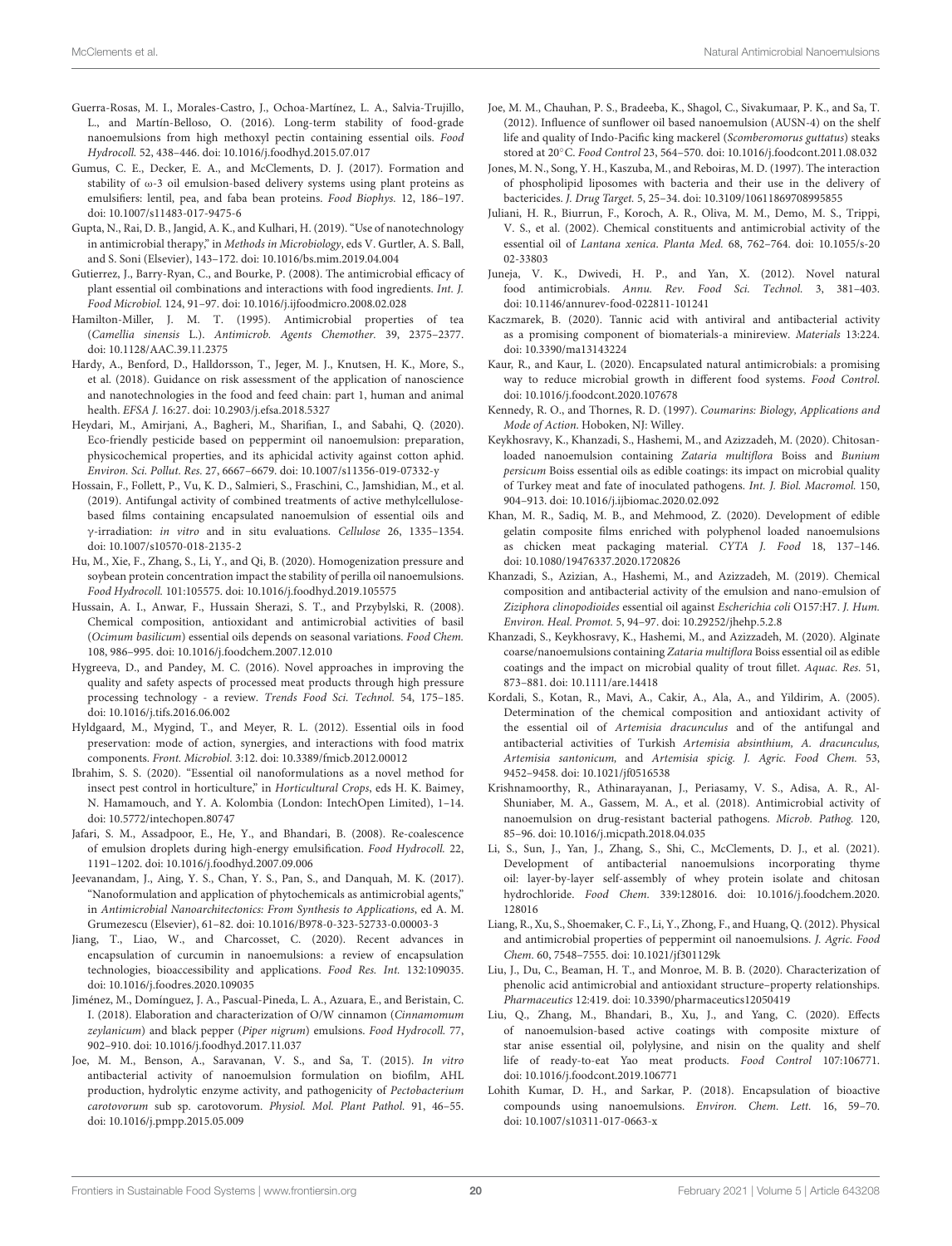- López-Meza, J. E., Ochoa-Zarzosa, A., Barboza-Corona, J. E., and Bideshi, D. K. (2015). Antimicrobial peptides: current and potential applications in biomedical therapies. Biomed Res. Int. 2015:367243. doi: 10.1155/2015/ 367243
- Lu, W. C., Huang, D. W., Wang, C. C. R., Yeh, C. H., Tsai, J. C., Huang, Y. T., et al. (2018). Preparation, characterization, and antimicrobial activity of nanoemulsions incorporating citral essential oil. J. Food Drug Anal. 26, 82–89. doi: 10.1016/j.jfda.2016.12.018
- Ma, P., Zeng, Q., Tai, K., He, X., Yao, Y., Hong, X., et al. (2017). Preparation of curcumin-loaded emulsion using high pressure homogenization: impact of oil phase and concentration on physicochemical stability. LWT 84, 34–46. doi: 10.1016/j.lwt.2017.04.074
- Ma, Q., Davidson, P. M., and Zhong, Q. (2016). Nanoemulsions of thymol and eugenol co-emulsified by lauric arginate and lecithin. Food Chem. 206, 167–173. doi: 10.1016/j.foodchem.2016.03.065
- Mabhiza, D., Chitemerere, T., and Mukanganyama, S. (2016). Antibacterial properties of alkaloid extracts from Callistemon citrinus and Vernonia adoensis against Staphylococcus aureus and Pseudomonas aeruginosa. Int. J. Med. Chem. 2016, 1–7. doi: 10.1155/2016/6304163
- Man, A., Santacroce, L., Jacob, R., Mare, A., and Man, L. (2019). Antimicrobial activity of six essential oils against a group of human pathogens: a comparative study. Pathogens 8:15. doi: 10.3390/pathogens8010015
- Marei, G. I. K., Rabea, E. I., and Badawy, M. E. I. (2018). Preparation and characterizations of chitosan/citral nanoemulsions and their antimicrobial activity. Appl. Food Biotechnol. 5, 69–78. doi: 10.22037/afb.v5i2.19005
- Martins, J. T., Ramos, Ó. L., Pinheiro, A. C., Bourbon, A. I., Silva, H. D., Rivera, M. C., et al. (2015). Edible bio-based nanostructures: delivery, absorption and potential toxicity. Food Eng. Rev. 7, 491–513. doi: 10.1007/s12393-015-9116-0
- Martucci, J. F., Gende, L. B., Neira, L. M., and Ruseckaite, R. A. (2015). Oregano and lavender essential oils as antioxidant and antimicrobial additives of biogenic gelatin films. Ind. Crops Prod. 71, 205–213. doi: 10.1016/j.indcrop.2015.03.079
- Matsuzaki, K., Murase, O., Fujii, N., and Miyajima, K. (1995). Translocation of a channel-forming antimicrobial peptide, magainin 2, across lipid bilayers by forming a pore. Biochemistry 34, 6521–6526. doi: 10.1021/bi00019a033
- McClements, D. J. (2005). "Emulsion stability," in Food Emulsions: Principles, Practice, and Techniques, ed D. J. McClements (Boca Raton, FL: CRC Press), 269–339. doi: 10.1007/BF02637935
- McClements, D. J. (2011). Edible nanoemulsions: Fabrication, properties, and functional performance. Soft Matter 7, 2297–2316. doi: 10.1039/c0sm00549e
- McClements, D. J. (2016). Food Emulsions: Principles, Practice, and Techniques. 3rd Edn. Boca Raton, FL: CRC Press Taylor and Francis Group.
- McClements, D. J. (2020). Nanotechnology approaches for improving the healthiness and sustainability of the modern food supply. ACS Omega, 5, 29623–29630. doi: 10.1021/acsomega.0c04050
- McClements, D. J., and Rao, J. (2011). Food-grade nanoemulsions: formulation, fabrication, properties, performance, biological fate, and potential toxicity. Crit. Rev. Food Sci. Nutr. 51, 285–330. doi: 10.1080/10408398.2011.559558
- McClements, D. J., and Xiao, H. (2012). Potential biological fate of ingested nanoemulsions: influence of particle characteristics. Food Funct. 3, 202–220. doi: 10.1039/c1fo10193e
- Meneguetti, B. T., Machado, L., dos, S., Oshiro, K. G. N., Nogueira, M. L., Carvalho, C. M. E., et al. (2017). Antimicrobial peptides from fruits and their potential use as biotechnological tools-a review and outlook. Front. Microbiol. 7:136. doi: 10.3389/fmicb.2016.02136
- Mercer, D. K., Torres, M. D. T., Duay, S. S., Lovie, E., Simpson, L., von Köckritz-Blickwede, M., et al. (2020). Antimicrobial susceptibility testing of antimicrobial peptides to better predict efficacy. Front. Cell. Infect. Microbiol. 10:326. doi: 10.3389/fcimb.2020. 00326
- Mickymaray, S. (2019). Efficacy and mechanism of traditional medicinal plants and bioactive compounds against clinically important pathogens. Antibiotics 8:257. doi: 10.3390/antibiotics8040257
- Milani, M. A., Dana, M. G., Ghanbarzadeh, B., Alizadeh, A., and Afshar, P. G. (2020). Effect of novel bioactive coating enriched with nanoemulsion of mustard essential oil on the quality of Turkey meat. J. Food Nutr. Res. 59, 71–80. Available online at: https://www.vup.sk/index.php?mainID=2& navID=36&version=2&volume=59&article=2177
- Mirhosseini, H., Tan, C. P., Aghlara, A., Hamid, N. S. A., Yusof, S., and Chern, B. H. (2008). Influence of pectin and CMC on physical stability, turbidity loss rate, cloudiness and flavor release of orange beverage emulsion during storage. Carbohydr. Polym. 73, 83–91. doi: 10.1016/j.carbpol.2007.11.002
- Mishra, D. (2018). Antibacterial activity of alkaloids present in plant Achyranthes aspera. Pharma Innov. J. 7, 147–153.
- Modarres-Gheisari, S. M. M., Gavagsaz-Ghoachani, R., Malaki, M., Safarpour, P., and Zandi, M. (2019). Ultrasonic nano-emulsification – a review. Ultrason. Sonochem. 52, 88–105. doi: 10.1016/j.ultsonch.2018.11.005
- Moghimi, R., Ghaderi, L., Rafati, H., Aliahmadi, A., and Mcclements, D. J. (2016). Superior antibacterial activity of nanoemulsion of Thymus daenensis essential oil against E. coli. Food Chem. 194, 410–415. doi: 10.1016/j.foodchem.2015.07.139
- Moraes-Lovison, M., Marostegan, L. F. P., Peres, M. S., Menezes, I. F., Ghiraldi, M., Rodrigues, R. A. F., et al. (2017). Nanoemulsions encapsulating oregano essential oil: production, stability, antibacterial activity and incorporation in chicken pâté. LWT 77, 233–240. doi: 10.1016/j.lwt.2016.11.061
- Mothershaw, A. S., and Jaffer, T. (2004). Antimicrobial activity of foods with different physio-chemical characteristics. Int. J. Food Prop. 7, 629–638. doi: 10.1081/JFP-200033062
- Moumni, S., Elaissi, A., Trabelsi, A., Merghni, A., Chraief, I., Jelassi, B., et al. (2020). Correlation between chemical composition and antibacterial activity of some lamiaceae species essential oils from Tunisia. BMC Complement. Med. Ther. 20:103. doi: 10.1186/s12906-020-02888-6
- Mousavi Khaneghah, A., Hashemi, S. M. B., and Limbo, S. (2018). Antimicrobial agents and packaging systems in antimicrobial active food packaging: an overview of approaches and interactions. Food Bioprod. Process. 111, 1–19. doi: 10.1016/j.fbp.2018.05.001
- Mulqueen, P. (2003). Recent advances in agrochemical formulation. Adv. Colloid Interface Sci. 106, 83–107. doi: 10.1016/S0001-8686(03)00106-4
- Negi, P. S., Jayaprakasha, G. K., Rao, L. J. M., and Sakariah, K. K. (1999). Antibacterial activity of turmeric oil: a byproduct from curcumin manufacture. J. Agric. Food Chem. 47, 4297–4300. doi: 10.1021/jf990308d
- Nielsen, C. K., Kjems, J., Mygind, T., Snabe, T., Schwarz, K., Serfert, Y., et al. (2016). Enhancing the antibacterial efficacy of isoeugenol by emulsion encapsulation. Int. J. Food Microbiol. 229, 7–14. doi: 10.1016/j.ijfoodmicro.2016.04.002
- Nielsen, C. K., Kjems, J., Mygind, T., Snabe, T., Schwarz, K., Serfert, Y., et al. (2017). Antimicrobial effect of emulsion-encapsulated isoeugenol against biofilms of food pathogens and spoilage bacteria. Int. J. Food Microbiol. 242, 7–12. doi: 10.1016/j.ijfoodmicro.2016.11.002
- Nirmal, N. P., Mereddy, R., Li, L., and Sultanbawa, Y. (2018). Formulation, characterisation and antibacterial activity of lemon myrtle and anise myrtle essential oil in water nanoemulsion. Food Chem. 254, 1–7. doi: 10.1016/j.foodchem.2018.01.173
- Noori, S., Zeynali, F., and Almasi, H. (2018). Antimicrobial and antioxidant efficiency of nanoemulsion-based edible coating containing ginger (Zingiber officinale) essential oil and its effect on safety and quality attributes of chicken breast fillets. Food Control 84, 312–320. doi: 10.1016/j.foodcont.2017.08.015
- Nussinovitch, A. (1997). Hydrocolloids Applications: Gum Technology in the Food and other Industries. New York, NY: Springer US.
- Obiang-Obounou, B. W., Kang, O. H., Choi, J. G., Keum, J. H., Kim, S. B., Mun, S. H., et al. (2011). The mechanism of action of sanguinarine against methicillin-resistant Staphylococcus aureus. J. Toxicol. Sci. 36, 277–283. doi: 10.2131/jts.36.277
- Othman, L., Sleiman, A., and Abdel-Massih, R. M. (2019). Antimicrobial activity of polyphenols and alkaloids in middle eastern plants. Front. Microbiol. 10:911. doi: 10.3389/fmicb.2019.00911
- Otoni, C. G., Pontes, S. F. O., Medeiros, E. A. A., and Soares, N. D. F. F. (2014). Edible films from methylcellulose and nanoemulsions of clove bud (Syzygium aromaticum) and oregano (Origanum vulgare) essential oils as shelf life extenders for sliced bread. J. Agric. Food Chem. 62, 5214–5219. doi: 10.1021/jf501055f
- Ozogul, Y., Kuley Boga, E., Akyol, I., Durmus, M., Ucar, Y., Regenstein, J. M., et al. (2020). Antimicrobial activity of thyme essential oil nanoemulsions on spoilage bacteria of fish and food-borne pathogens. Food Biosci. 36:635. doi: 10.1016/j.fbio.2020.100635
- Pabast, M., Shariatifar, N., Beikzadeh, S., and Jahed, G. (2018). Effects of chitosan coatings incorporating with free or nano-encapsulated Satureja plant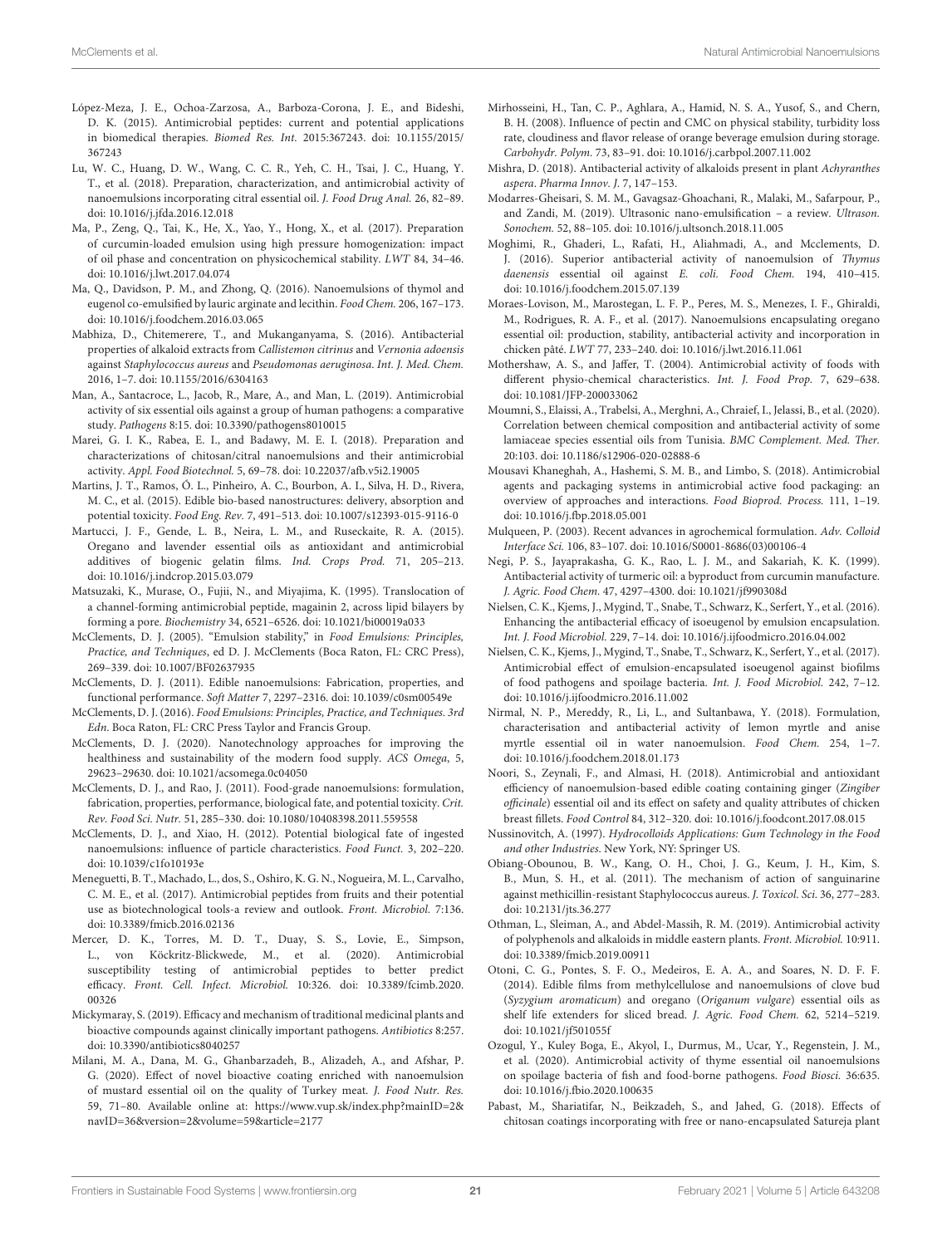essential oil on quality characteristics of lamb meat. Food Control 91, 185–192. doi: 10.1016/j.foodcont.2018.03.047

- Pan, K., Luo, Y., Gan, Y., Baek, S. J., and Zhong, Q. (2014). PHdriven encapsulation of curcumin in self-assembled casein nanoparticles for enhanced dispersibility and bioactivity. Soft Matter 10, 6820–6830. doi: 10.1039/c4sm00239c
- Pandey, A., and Negi, P. S. (2018). Phytochemical composition, in vitro antioxidant activity and antibacterial mechanisms of Neolamarckia cadamba fruits extracts. Nat. Prod. Res. 32, 1189–1192. doi: 10.1080/14786419.2017. 1323209
- Pardo, G., and Zufía, J. (2012). Life cycle assessment of food-preservation technologies. J. Clean. Prod. 28, 198–207. doi: 10.1016/j.jclepro.2011.10.016
- Pathak, M. (2017). "Nanoemulsions and their stability for enhancing functional properties of food ingredients," in Nanotechnology Applications in Food: Flavor, Stability, Nutrition and Safety, eds A. E. Oprea and A. M. Grumezescu (Cambridge: Academic Press), 87–106. doi: 10.1016/B978-0-12-811942-6.00005-4
- Prakash, A., Baskaran, R., Paramasivam, N., and Vadivel, V. (2018). Essential oil based nanoemulsions to improve the microbial quality of minimally processed fruits and vegetables: a review. Food Res. Int. 111, 509–523. doi: 10.1016/j.foodres.2018.05.066
- Quinto, E. J., Caro, I., Villalobos-Delgado, L. H., Mateo, J., De-Mateosilleras, B., and Redondo-Del-río, M. P. (2019). Food safety through natural antimicrobials. Antibiotics 8:208. doi: 10.3390/antibiotics 8040208
- Radaelli, M., da Silva, B. P., Weidlich, L., Hoehne, L., Flach, A., da Costa, L. A. M. A., et al. (2016). Antimicrobial activities of six essential oils commonly used as condiments in Brazil against Clostridium perfringens. Brazil. J. Microbiol. 47, 424–430. doi: 10.1016/j.bjm.2015.10.001
- Rao, J., Chen, B., and McClements, D. J. (2019). Improving the efficacy of essential oils as antimicrobials in foods: mechanisms of action. Annu. Rev. Food Sci. Technol. 10, 365–387. doi: 10.1146/annurev-food-032818-121727
- Rasmussen, K., Rauscher, H., Gottardo, S., Hoekstra, E., Schoonjans, R., Peters, R., et al. (2018). "Regulatory status of nanotechnologies in food in the EU," in Nanomaterials for Food Applications, eds A. L. Rubio, M. J. F. Rovira, M. M. Sanz, and L. G. Gómez-Mascaraque (Elsevier), 381–410. doi: 10.1016/B978-0-12-814130-4.00013-0
- Ray, S., Raychaudhuri, U., and Chakraborty, R. (2016). An overview of encapsulation of active compounds used in food products by drying technology. Food Biosci. 13, 76–83. doi: 10.1016/j.fbio.2015. 12.009
- Ren, G., Sun, Z., Wang, Z., Zheng, X., Xu, Z., and Sun, D. (2019). Nanoemulsion formation by the phase inversion temperature method using polyoxypropylene surfactants. J. Colloid Interface Sci. 540, 177–184. doi: 10.1016/j.jcis.2019.01.018
- Retta, D., Dellacassa, E., Villamil, J., Suárez, S. A., and Bandoni, A. L. (2012). Marcela, a promising medicinal and aromatic plant from Latin America: a review. Ind. Crops Prod. 38, 27–38. doi: 10.1016/j.indcrop.2012.01.006
- Reygaert, W. C. (2014). The antimicrobial possibilities of green tea. Front. Microbiol. 5:434. doi: 10.3389/fmicb.2014.00434
- Ribeiro, A. R., Leite, P. E., Falagan-Lotsch, P., Benetti, F., Micheletti, C., Budtz, H. C., et al. (2017). Challenges on the toxicological predictions of engineered nanoparticles. NanoImpact 8, 59–72. doi: 10.1016/j.impact.2017.07.006
- Robledo, N., Vera, P., López, L., Yazdani-Pedram, M., Tapia, C., and Abugoch, L. (2018). Thymol nanoemulsions incorporated in quinoa protein/chitosan edible films; antifungal effect in cherry tomatoes. Food Chem. 246, 211–219. doi: 10.1016/j.foodchem.2017.11.032
- Ryu, V., McClements, D. J., Corradini, M. G., Yang, J. S., and McLandsborough, L. (2018). Natural antimicrobial delivery systems: formulation, antimicrobial activity, and mechanism of action of quillaja saponinstabilized carvacrol nanoemulsions. Food Hydrocoll. 82, 442–450. doi: 10.1016/j.foodhyd.2018.04.017
- Sakkas, H., Economou, V., Gousia, P., Bozidis, P., Sakkas, V. A., Petsios, S., et al. (2018). Antibacterial efficacy of commercially available essential oils tested against drug-resistant Gram-positive pathogens. Appl. Sci. 10:201. doi: 10.3390/app8112201
- Salvia-Trujillo, L., Martin-Belloso, O., and Julian McClements, D. (2016). Excipient nanoemulsions for improving oral bioavailability of bioactives. Nanomaterials 6, 1–16. doi: 10.3390/nano6010017
- Salvia-Trujillo, L., Qian, C., Martín-Belloso, O., and McClements, D. J. (2013). Influence of particle size on lipid digestion and β-carotene bioaccessibility in emulsions and nanoemulsions. Food Chem. 141, 1472–1480. doi: 10.1016/j.foodchem.2013.03.050
- Salvia-Trujillo, L., Rojas-Graü, M. A., Soliva-Fortuny, R., and Martín-Belloso, O. (2015). Use of antimicrobial nanoemulsions as edible coatings: Impact on safety and quality attributes of fresh-cut Fuji apples. Postharvest Biol. Technol. 105, 8–16. doi: 10.1016/j.postharvbio.2015.03.009
- Samriti, Biswas, R., and Biswas, K. (2018). Plant antimicrobial peptides: a novel approach against drug resistant microorganisms. Int. J. Pharm. Sci. Res. 9, 1–15. doi: 10.13040/IJPSR.0975-8232.9(1).1-15
- Sanidad, K. Z., Sukamtoh, E., Xiao, H., McClements, D. J., and Zhang, G. (2019). Curcumin: recent advances in the development of strategies to improve oral bioavailability. Annu. Rev. Food Sci. Technol. 10, 597–617. doi: 10.1146/annurev-food-032818-121738
- Savoia, D. (2012). Plant-derived antimicrobial compounds: alternatives to antibiotics. Future Microbiol. 7, 979–990. doi: 10.2217/fmb. 12.68
- Scalbert, A. (1991). Antimicrobial properties of tannins. Phytochemistry 30, 3875–3883.
- Severino, R., Vu, K. D., Dons,ì, F., Salmieri, S., Ferrari, G., and Lacroix, M. (2014). Antibacterial and physical effects of modified chitosan based-coating containing nanoemulsion of mandarin essential oil and three non-thermal treatments against Listeria innocua in green beans. Int. J. Food Microbiol. 191, 82–88. doi: 10.1016/j.ijfoodmicro.2014.09.007
- Shao, Y., Wu, C., Wu, T., Li, Y., Chen, S., Yuan, C., et al. (2018). Eugenolchitosan nanoemulsions by ultrasound-mediated emulsification: formulation, characterization and antimicrobial activity. Carbohydr. Polym. 193, 144–152. doi: 10.1016/j.carbpol.2018.03.101
- Sharif, Z., Mustapha, F., Jai, J., Mohd Yusof, N., and Zaki, N. (2017). Review on methods for preservation and natural preservatives for extending the food longevity. Chem. Eng. Res. Bull. 19:145. doi: 10.3329/cerb.v19i0.33809
- Sharma, H., Mendiratta, S. K., Agarwal, R. K., and Gurunathan, K. (2020). Biopreservative effect of blends of essential oils: natural anti-oxidant and antimicrobial agents for the shelf life enhancement of emulsion based chicken sausages. J. Food Sci. Technol. 57, 3040–3050. doi: 10.1007/s13197-020-04337-1
- Sharma, S., Verma, H. N., and Sharma, N. K. (2014). Cationic bioactive peptide from the seeds of Benincasa hispida. Int. J. Pept. 2014:156060. doi: 10.1155/2014/156060
- Shokri, S., Parastouei, K., Taghdir, M., and Abbaszadeh, S. (2020). Application an edible active coating based on chitosan-Ferulago angulata essential oil nanoemulsion to shelf life extension of rainbow trout fillets stored at  $4^{\circ}$ C. Int. J. Biol. Macromol. 153, 846–854. doi: 10.1016/j.ijbiomac.2020.03.080
- Simões, A., Veiga, F., Figueiras, A., and Vitorino, C. (2018). A practical framework for implementing quality by design to the development of topical drug products: nanosystem-based dosage forms. Int. J. Pharm. 548, 385–399. doi: 10.1016/j.ijpharm.2018.06.052
- Sow, L. C., Tirtawinata, F., Yang, H., Shao, Q., and Wang, S. (2017). Carvacrol nanoemulsion combined with acid electrolysed water to inactivate bacteria, yeast in vitro and native microflora on shredded cabbages. Food Control 76, 88–95. doi: 10.1016/j.foodcont.2017.01.007
- Srivastava, S., Dashora, K., Ameta, K. L., Singh, N. P., El-Enshasy, H. A., Pagano, M. C., et al. (2020). Cysteine-rich antimicrobial peptides from plants: the future of antimicrobial therapy. Phyther. Res. 35, 256–277. doi: 10.1002/ptr.6823
- Sun, X-h., Zhou, T-t., Wei, C-h., Lana, W-q., Zhao, Y., Pan, Y-j. et al. (2018). Antibacterial effect and mechanism of anthocyanin rich Chinese wild blueberry extract on various foodborne pathogens. Food Control 94, 155–161. doi: 10.1016/j.foodcont.2018.07.012
- Sutcliffe, J., Biedenbach, D., Jones, R., and Fritsche, T. (2008). "Novel nanoemulsion antimicrobials tested against nine Gram-positive species," in 48th Interscience Conference of Antimicrobial Agents and Chemotheraphy (Washington, DC: American Society for Microbiology).
- Swamy, M. K., Akhtar, M. S., and Sinniah, U. R. (2016). Antimicrobial properties of plant essential oils against human pathogens and their mode of action: an updated review. Evidence Based Complement. Altern. Med. 2016:3012462. doi: 10.1155/2016/3012462
- Swanson, B. G. (1990). Pea and lentil protein extraction and functionality. J. Am. Oil Chem. Soc. 67, 276–280. doi: 10.1007/BF02539676